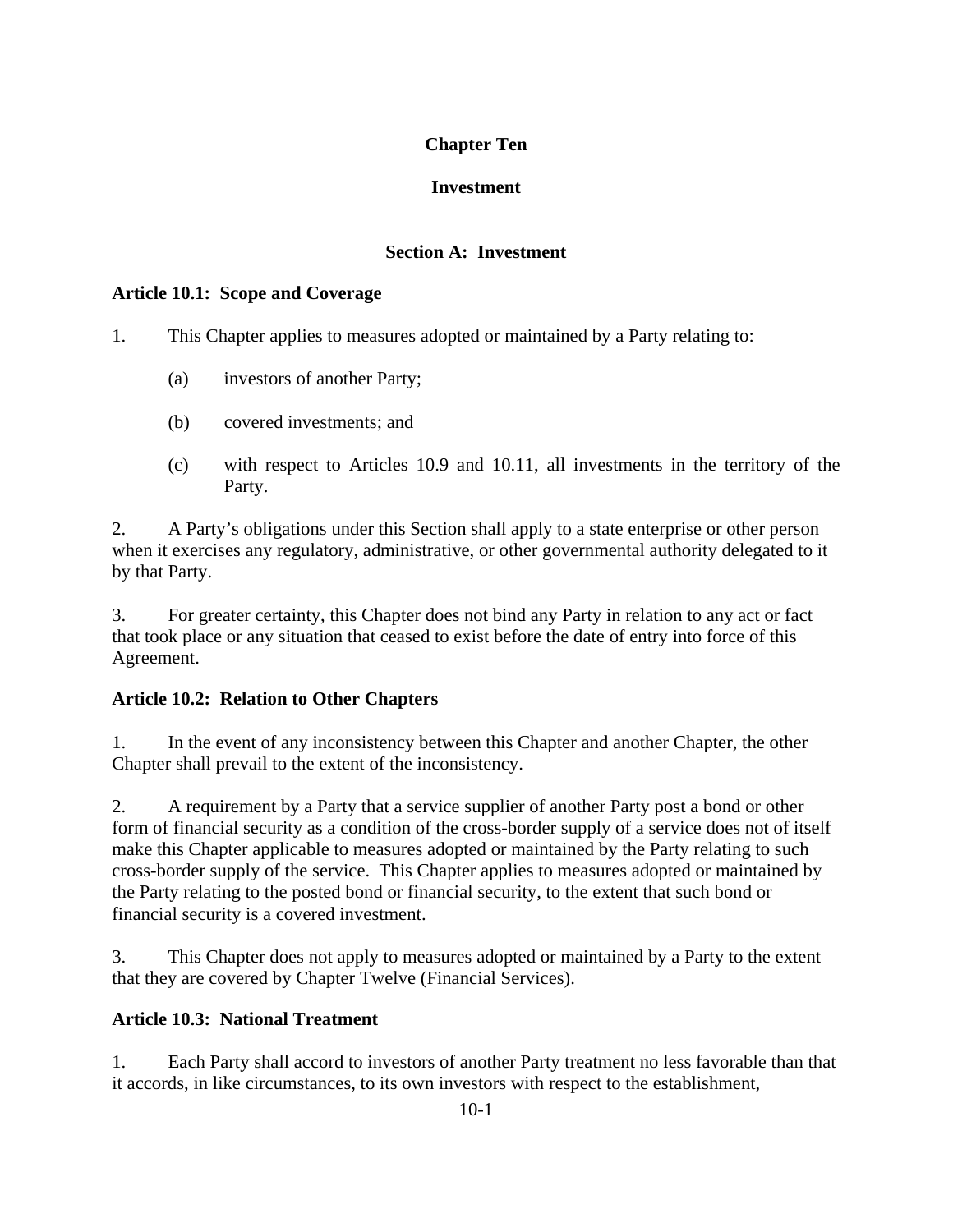acquisition, expansion, management, conduct, operation, and sale or other disposition of investments in its territory.

2. Each Party shall accord to covered investments treatment no less favorable than that it accords, in like circumstances, to investments in its territory of its own investors with respect to the establishment, acquisition, expansion, management, conduct, operation, and sale or other disposition of investments.

3. The treatment to be accorded by a Party under paragraphs 1 and 2 means, with respect to a regional level of government, treatment no less favorable than the most favorable treatment accorded, in like circumstances, by that regional level of government to investors, and to investments of investors, of the Party of which it forms a part.

# **Article 10.4: Most-Favored-Nation Treatment**

1. Each Party shall accord to investors of another Party treatment no less favorable than that it accords, in like circumstances, to investors of any other Party or of any non-Party with respect to the establishment, acquisition, expansion, management, conduct, operation, and sale or other disposition of investments in its territory.

2. Each Party shall accord to covered investments treatment no less favorable than that it accords, in like circumstances, to investments in its territory of investors of any other Party or of any non-Party with respect to the establishment, acquisition, expansion, management, conduct, operation, and sale or other disposition of investments.

# Article 10.5: Minimum Standard of Treatment<sup>1</sup>

1. Each Party shall accord to covered investments treatment in accordance with customary international law, including fair and equitable treatment and full protection and security.

2. For greater certainty, paragraph 1 prescribes the customary international law minimum standard of treatment of aliens as the minimum standard of treatment to be afforded to covered investments. The concepts of "fair and equitable treatment" and "full protection and security" do not require treatment in addition to or beyond that which is required by that standard, and do not create additional substantive rights. The obligation in paragraph 1 to provide:

- (a) "fair and equitable treatment" includes the obligation not to deny justice in criminal, civil, or administrative adjudicatory proceedings in accordance with the principle of due process embodied in the principal legal systems of the world; and
- (b) "full protection and security" requires each Party to provide the level of police protection required under customary international law.

1

<sup>&</sup>lt;sup>1</sup> Article 10.5 shall be interpreted in accordance with Annex 10-B.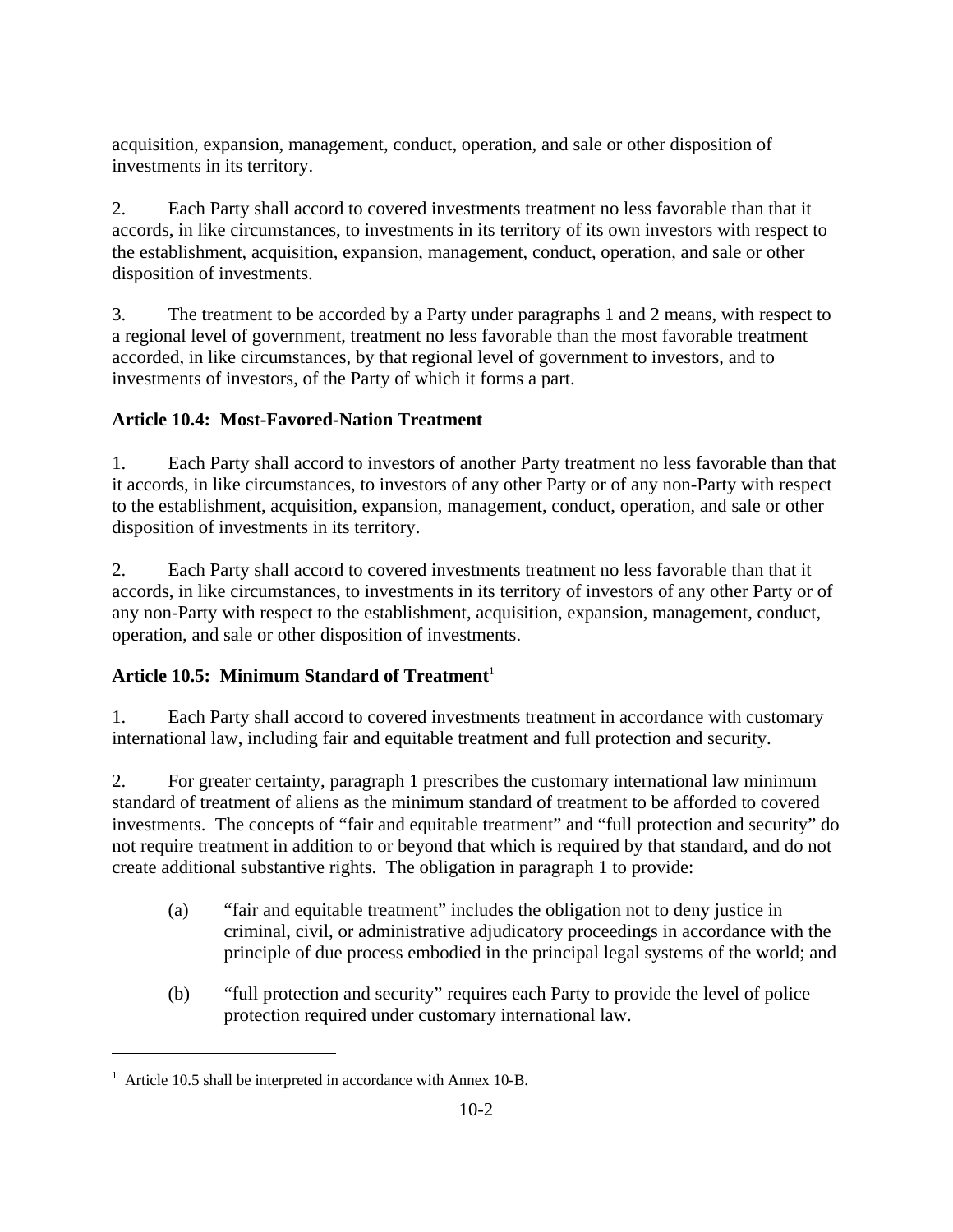3. A determination that there has been a breach of another provision of this Agreement, or of a separate international agreement, does not establish that there has been a breach of this Article.

# **Article 10.6: Treatment in Case of Strife**

1. Notwithstanding Article 10.13.5(b), each Party shall accord to investors of another Party, and to covered investments, non-discriminatory treatment with respect to measures it adopts or maintains relating to losses suffered by investments in its territory owing to armed conflict or civil strife.

2. Notwithstanding paragraph 1, if an investor of a Party, in the situations referred to in paragraph 1, suffers a loss in the territory of another Party resulting from:

- (a) requisitioning of its covered investment or part thereof by the latter's forces or authorities; or
- (b) destruction of its covered investment or part thereof by the latter's forces or authorities, which was not required by the necessity of the situation,

the latter Party shall provide the investor restitution or compensation, which in either case shall be in accordance with customary international law and, with respect to compensation, shall be in accordance with Article 10.7.2 through  $10.7.4<sup>2</sup>$ 

3. Paragraph 1 does not apply to existing measures relating to subsidies or grants that would be inconsistent with Article 10.3 but for Article 10.13.5(b).

# **Article 10.7: Expropriation and Compensation**<sup>3</sup>

1. No Party may expropriate or nationalize a covered investment either directly or indirectly through measures equivalent to expropriation or nationalization ("expropriation"), except:

(a) for a public purpose;

1

(b) in a non-discriminatory manner;

<sup>&</sup>lt;sup>2</sup> The limitations set out in Annex 10-D apply to the submission to arbitration under Section B of a claim alleging a breach of this paragraph.

<sup>&</sup>lt;sup>3</sup> Article 10.7 shall be interpreted in accordance with Annexes 10-B and 10-C.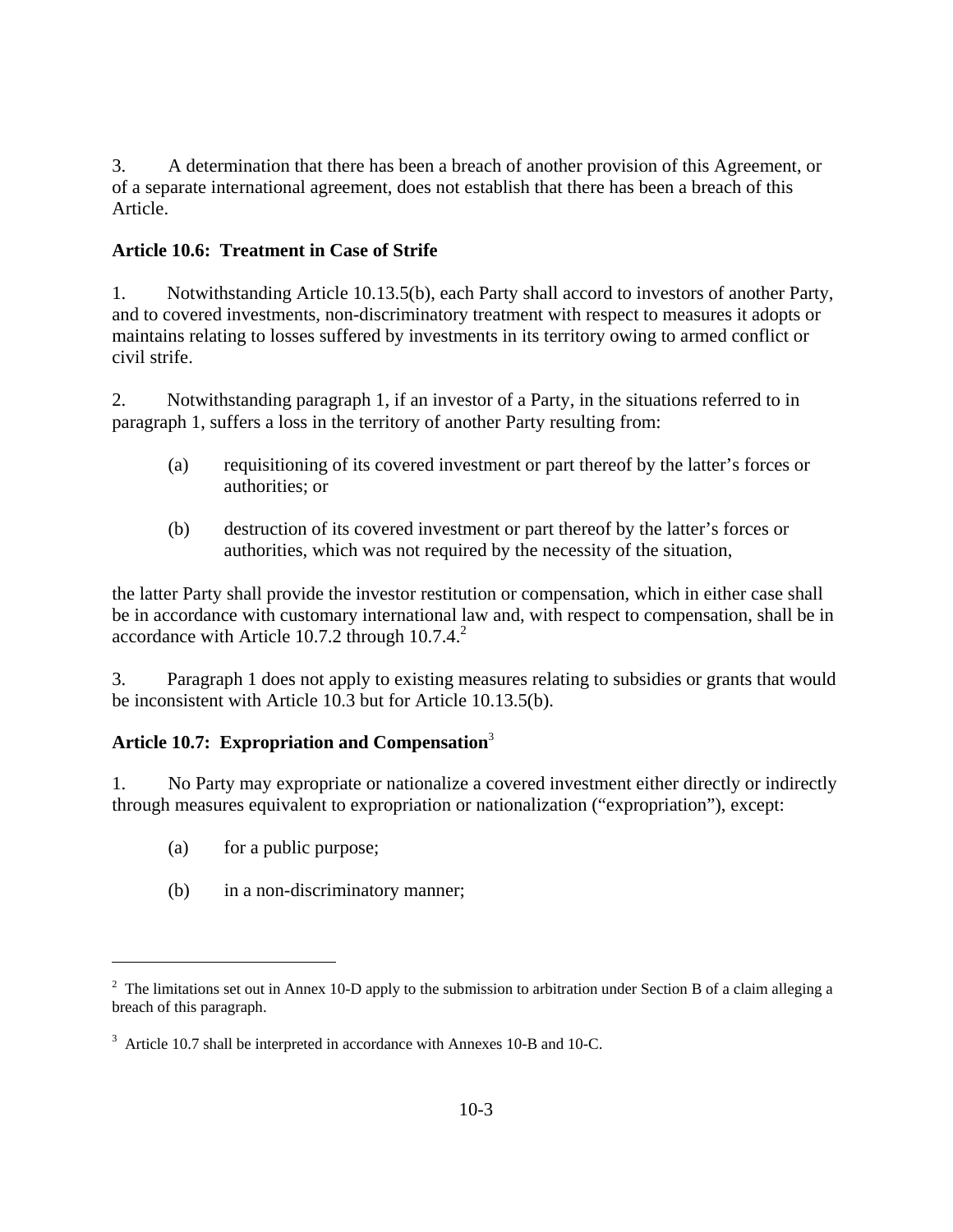- (c) on payment of prompt, adequate, and effective compensation in accordance with paragraphs 2 through 4; and
- (d) in accordance with due process of law and Article 10.5.
- 2. Compensation shall:
	- (a) be paid without delay;
	- (b) be equivalent to the fair market value of the expropriated investment immediately before the expropriation took place ("the date of expropriation");
	- (c) not reflect any change in value occurring because the intended expropriation had become known earlier; and
	- (d) be fully realizable and freely transferable.

3. If the fair market value is denominated in a freely usable currency, the compensation paid shall be no less than the fair market value on the date of expropriation, plus interest at a commercially reasonable rate for that currency, accrued from the date of expropriation until the date of payment.

4. If the fair market value is denominated in a currency that is not freely usable, the compensation paid – converted into the currency of payment at the market rate of exchange prevailing on the date of payment – shall be no less than:

- (a) the fair market value on the date of expropriation, converted into a freely usable currency at the market rate of exchange prevailing on that date, plus
- (b) interest, at a commercially reasonable rate for that freely usable currency, accrued from the date of expropriation until the date of payment.

5. This Article does not apply to the issuance of compulsory licenses granted in relation to intellectual property rights in accordance with the TRIPS Agreement, or to the revocation, limitation, or creation of intellectual property rights, to the extent that such issuance, revocation, limitation, or creation is consistent with Chapter Fifteen (Intellectual Property Rights).<sup>4</sup>

## **Article 10.8: Transfers**

 $\overline{a}$ 

1. Each Party shall permit all transfers relating to a covered investment to be made freely and without delay into and out of its territory. Such transfers include:

<sup>&</sup>lt;sup>4</sup> For greater certainty, the reference to "the TRIPS Agreement" in paragraph 5 includes any waiver in force between the Parties of any provision of that Agreement granted by WTO Members in accordance with the WTO Agreement.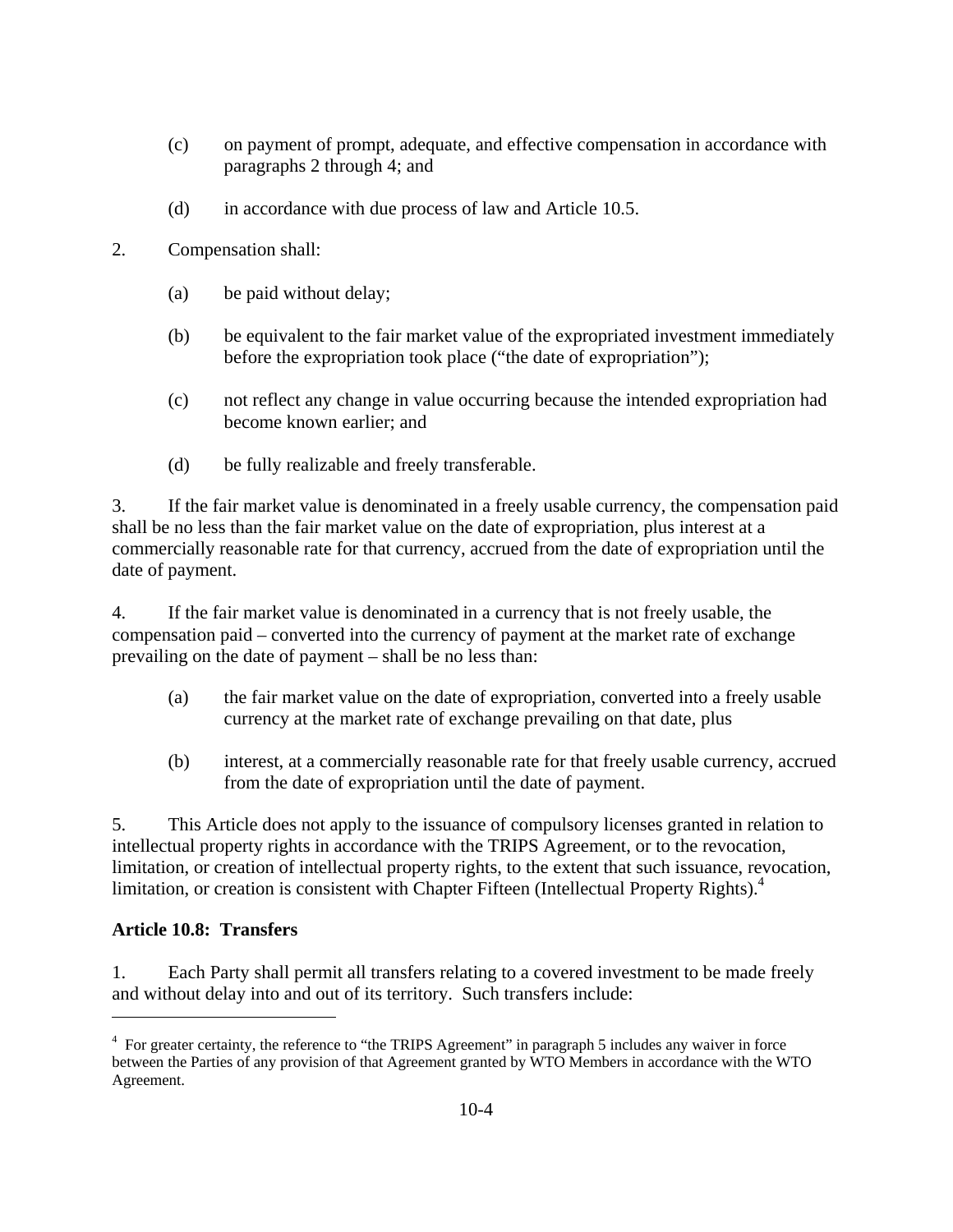- (a) contributions to capital;
- (b) profits, dividends, capital gains, and proceeds from the sale of all or any part of the covered investment or from the partial or complete liquidation of the covered investment;
- (c) interest, royalty payments, management fees, and technical assistance and other fees;
- (d) payments made under a contract, including a loan agreement;
- (e) payments made pursuant to Article 10.6.1 and 10.6.2 and Article 10.7; and
- (f) payments arising out of a dispute.

2. Each Party shall permit transfers relating to a covered investment to be made in a freely usable currency at the market rate of exchange prevailing at the time of transfer.

3. Each Party shall permit returns in kind relating to a covered investment to be made as authorized or specified in a written agreement between the Party and a covered investment or an investor of another Party.

4. Notwithstanding paragraphs 1 through 3, a Party may prevent a transfer through the equitable, nondiscriminatory, and good faith application of its laws relating to:

- (a) bankruptcy, insolvency, or the protection of the rights of creditors;
- (b) issuing, trading, or dealing in securities, futures, options, or derivatives;
- (c) criminal or penal offenses;
- (d) financial reporting or record keeping of transfers when necessary to assist law enforcement or financial regulatory authorities; or
- (e) ensuring compliance with orders or judgments in judicial or administrative proceedings.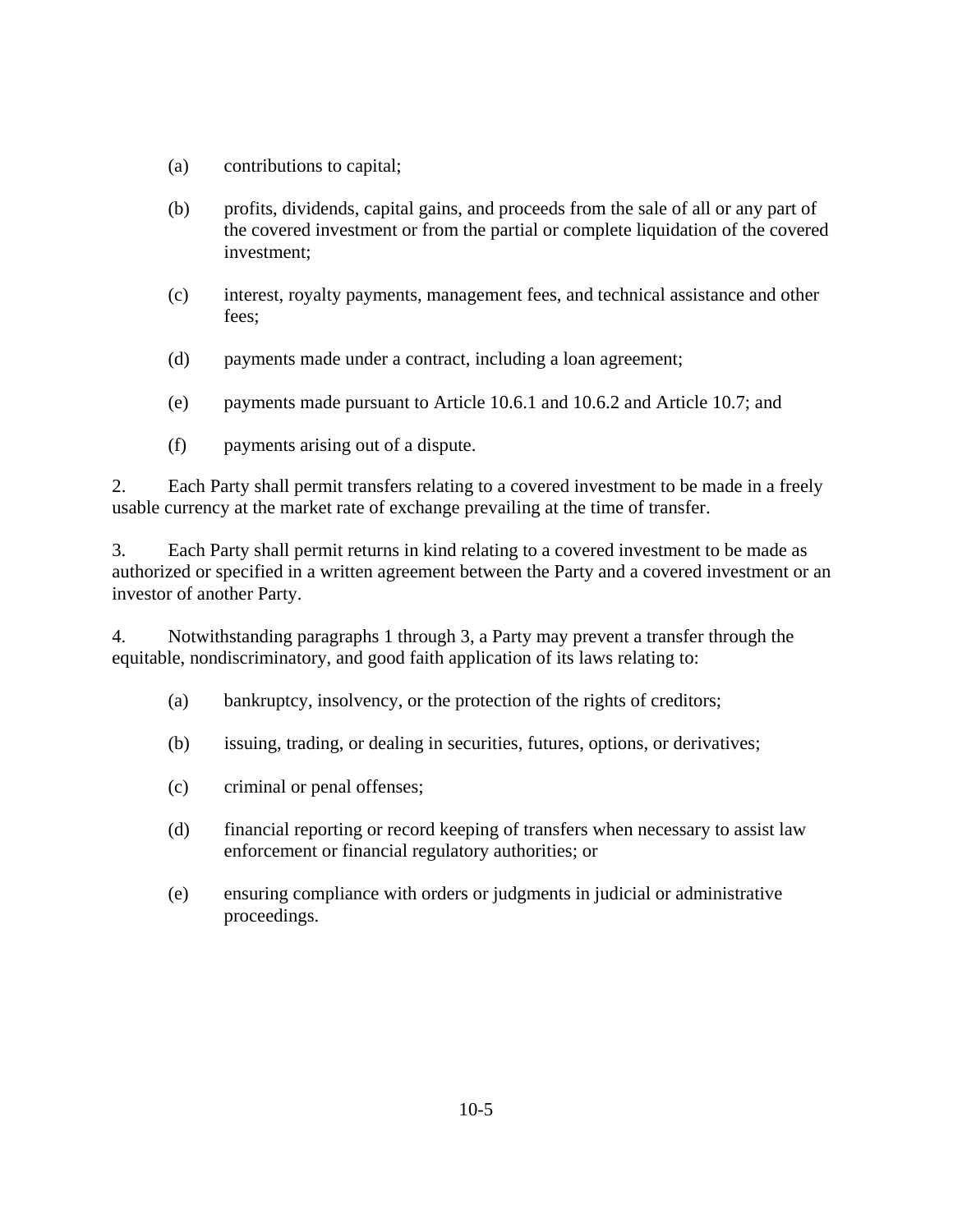#### **Article 10.9: Performance Requirements**

1. No Party may, in connection with the establishment, acquisition, expansion, management, conduct, operation, or sale or other disposition of an investment of an investor of a Party or of a non-Party in its territory, impose or enforce any of the following requirements, or enforce any commitment or undertaking:

- (a) to export a given level or percentage of goods or services;
- (b) to achieve a given level or percentage of domestic content;
- (c) to purchase, use, or accord a preference to goods produced in its territory, or to purchase goods from persons in its territory;
- (d) to relate in any way the volume or value of imports to the volume or value of exports or to the amount of foreign exchange inflows associated with such investment;
- (e) to restrict sales of goods or services in its territory that such investment produces or supplies by relating such sales in any way to the volume or value of its exports or foreign exchange earnings;
- (f) to transfer a particular technology, a production process, or other proprietary knowledge to a person in its territory; or
- (g) to supply exclusively from the territory of the Party the goods that such investment produces or the services that it supplies to a specific regional market or to the world market.

2. No Party may condition the receipt or continued receipt of an advantage, in connection with the establishment, acquisition, expansion, management, conduct, operation, or sale or other disposition of an investment in its territory of an investor of a Party or of a non-Party, on compliance with any of the following requirements:

- (a) to achieve a given level or percentage of domestic content;
- (b) to purchase, use, or accord a preference to goods produced in its territory, or to purchase goods from persons in its territory;
- (c) to relate in any way the volume or value of imports to the volume or value of exports or to the amount of foreign exchange inflows associated with such investment; or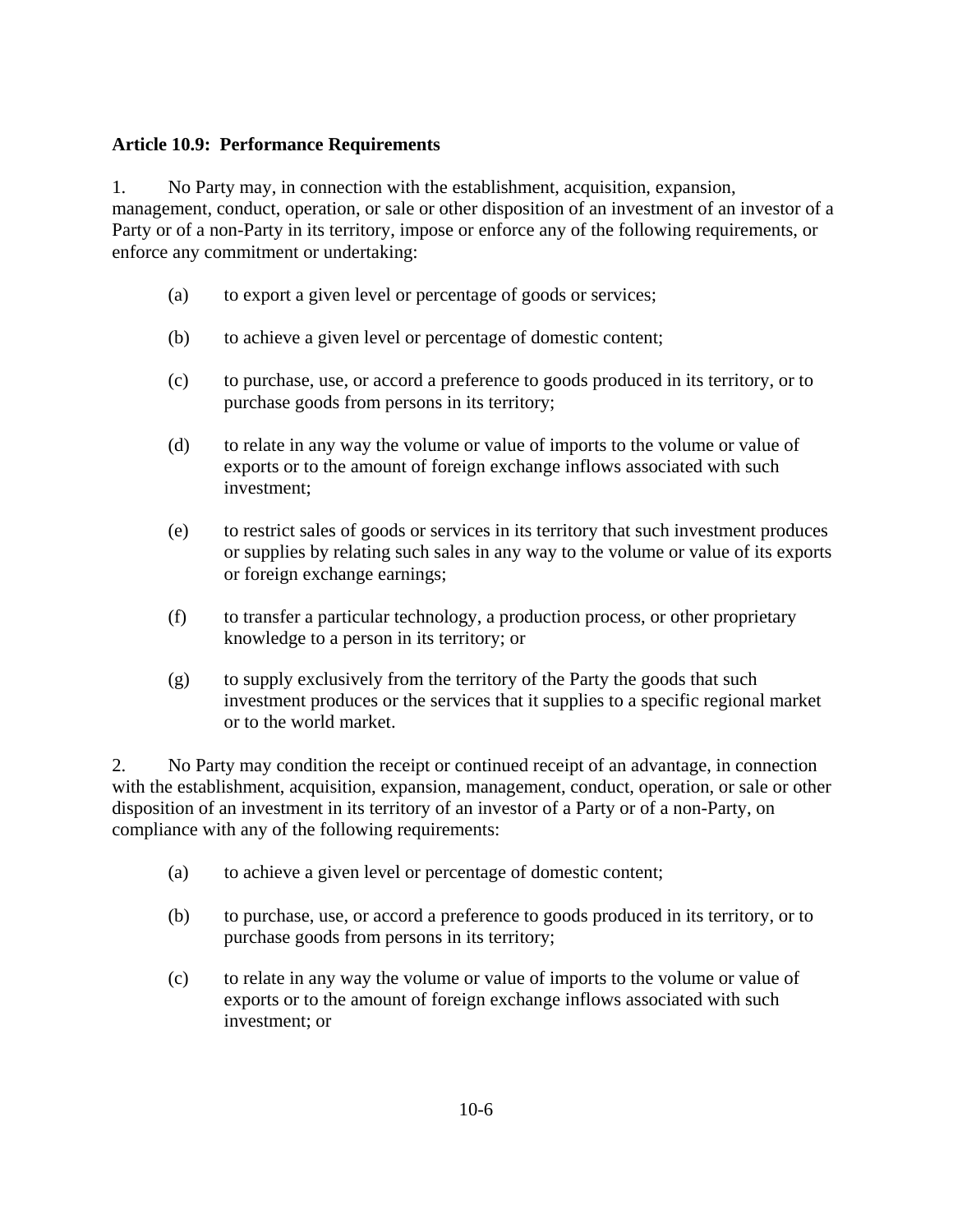- (d) to restrict sales of goods or services in its territory that such investment produces or supplies by relating such sales in any way to the volume or value of its exports or foreign exchange earnings.
- 3. (a) Nothing in paragraph 2 shall be construed to prevent a Party from conditioning the receipt or continued receipt of an advantage, in connection with an investment in its territory of an investor of a Party or of a non-Party, on compliance with a requirement to locate production, supply a service, train or employ workers, construct or expand particular facilities, or carry out research and development, in its territory.
	- (b) Paragraph 1(f) does not apply:
		- (i) when a Party authorizes use of an intellectual property right in accordance with Article 31 of the TRIPS Agreement, or to measures requiring the disclosure of proprietary information that fall within the scope of, and are consistent with, Article 39 of the TRIPS Agreement;<sup>5</sup> or
		- (ii) when the requirement is imposed or the commitment or undertaking is enforced by a court, administrative tribunal, or competition authority to remedy a practice determined after judicial or administrative process to be anticompetitive under the Party's competition laws.6
	- (c) Provided that such measures are not applied in an arbitrary or unjustifiable manner, and provided that such measures do not constitute a disguised restriction on international trade or investment, paragraphs 1(b), (c), and (f), and 2(a) and (b), shall not be construed to prevent a Party from adopting or maintaining measures, including environmental measures:
		- (i) necessary to secure compliance with laws and regulations that are not inconsistent with this Agreement;
		- (ii) necessary to protect human, animal, or plant life or health; or
		- (iii) related to the conservation of living or non-living exhaustible natural resources.

 $\overline{a}$ 

<sup>&</sup>lt;sup>5</sup> For greater certainty, the references to "the TRIPS Agreement" in paragraph  $3(b)(i)$  include any waiver in force between the Parties of any provision of that Agreement granted by WTO Members in accordance with the WTO Agreement.

<sup>&</sup>lt;sup>6</sup> The Parties recognize that a patent does not necessarily confer market power.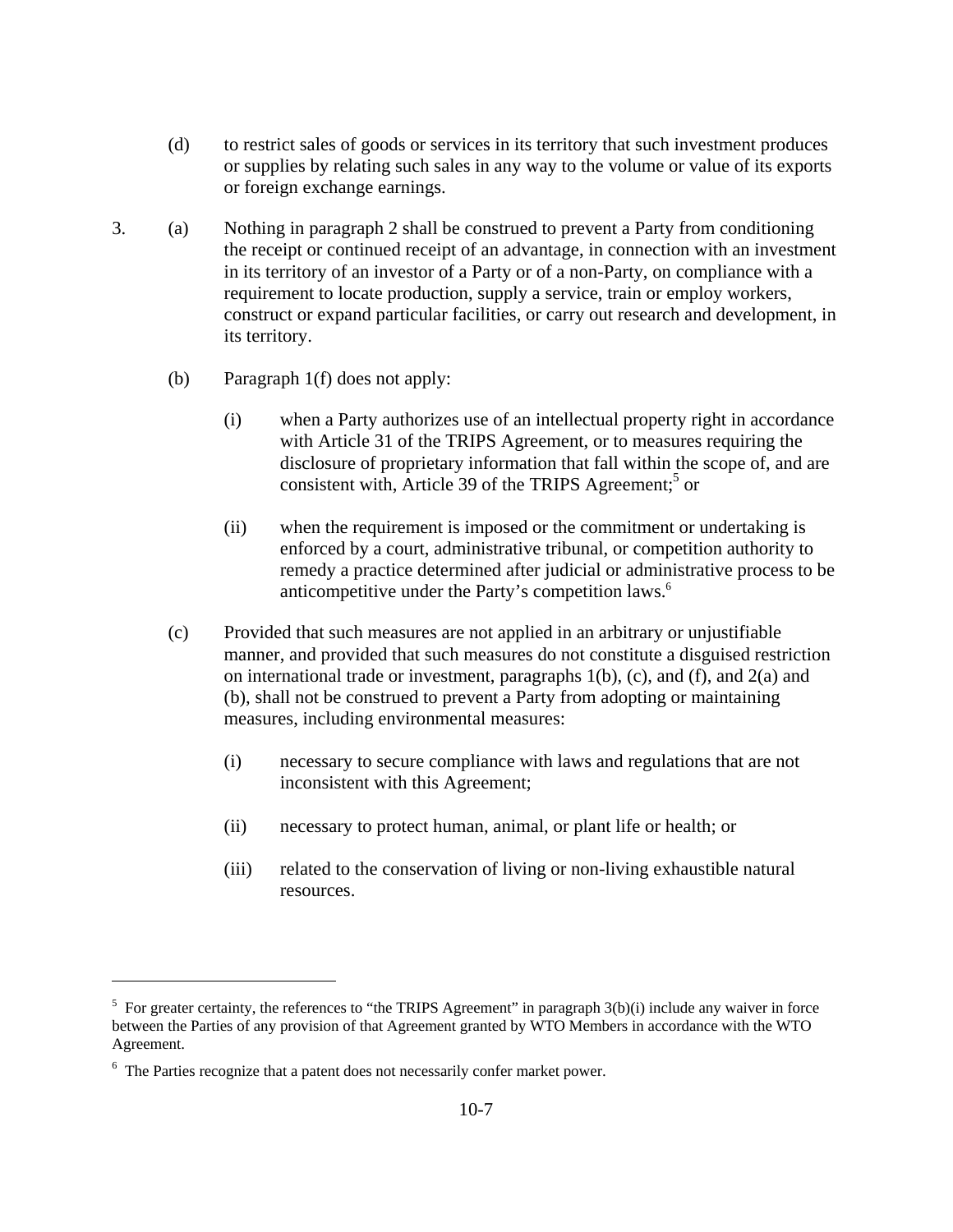- (d) Paragraphs 1(a), (b), and (c), and 2(a) and (b), do not apply to qualification requirements for goods or services with respect to export promotion and foreign aid programs.
- (e) Paragraphs 1(b), (c), (f), and (g), and 2(a) and (b), do not apply to procurement.
- (f) Paragraphs 2(a) and (b) do not apply to requirements imposed by an importing Party relating to the content of goods necessary to qualify for preferential tariffs or preferential quotas.

4. For greater certainty, paragraphs 1 and 2 do not apply to any requirement other than the requirements set out in those paragraphs.

5. This Article does not preclude enforcement of any commitment, undertaking, or requirement between private parties, where a Party did not impose or require the commitment, undertaking, or requirement.

## **Article 10.10: Senior Management and Boards of Directors**

1. No Party may require that an enterprise of that Party that is a covered investment appoint to senior management positions natural persons of any particular nationality.

2. A Party may require that a majority of the board of directors, or any committee thereof, of an enterprise of that Party that is a covered investment, be of a particular nationality, or resident in the territory of the Party, provided that the requirement does not materially impair the ability of the investor to exercise control over its investment.

#### **Article 10.11: Investment and Environment**

 Nothing in this Chapter shall be construed to prevent a Party from adopting, maintaining, or enforcing any measure otherwise consistent with this Chapter that it considers appropriate to ensure that investment activity in its territory is undertaken in a manner sensitive to environmental concerns.

## **Article 10.12: Denial of Benefits**

1. A Party may deny the benefits of this Chapter to an investor of another Party that is an enterprise of such other Party and to investments of that investor if persons of a non-Party own or control the enterprise and the denying Party:

- (a) does not maintain diplomatic relations with the non-Party; or
- (b) adopts or maintains measures with respect to the non-Party or a person of the non-Party that prohibit transactions with the enterprise or that would be violated or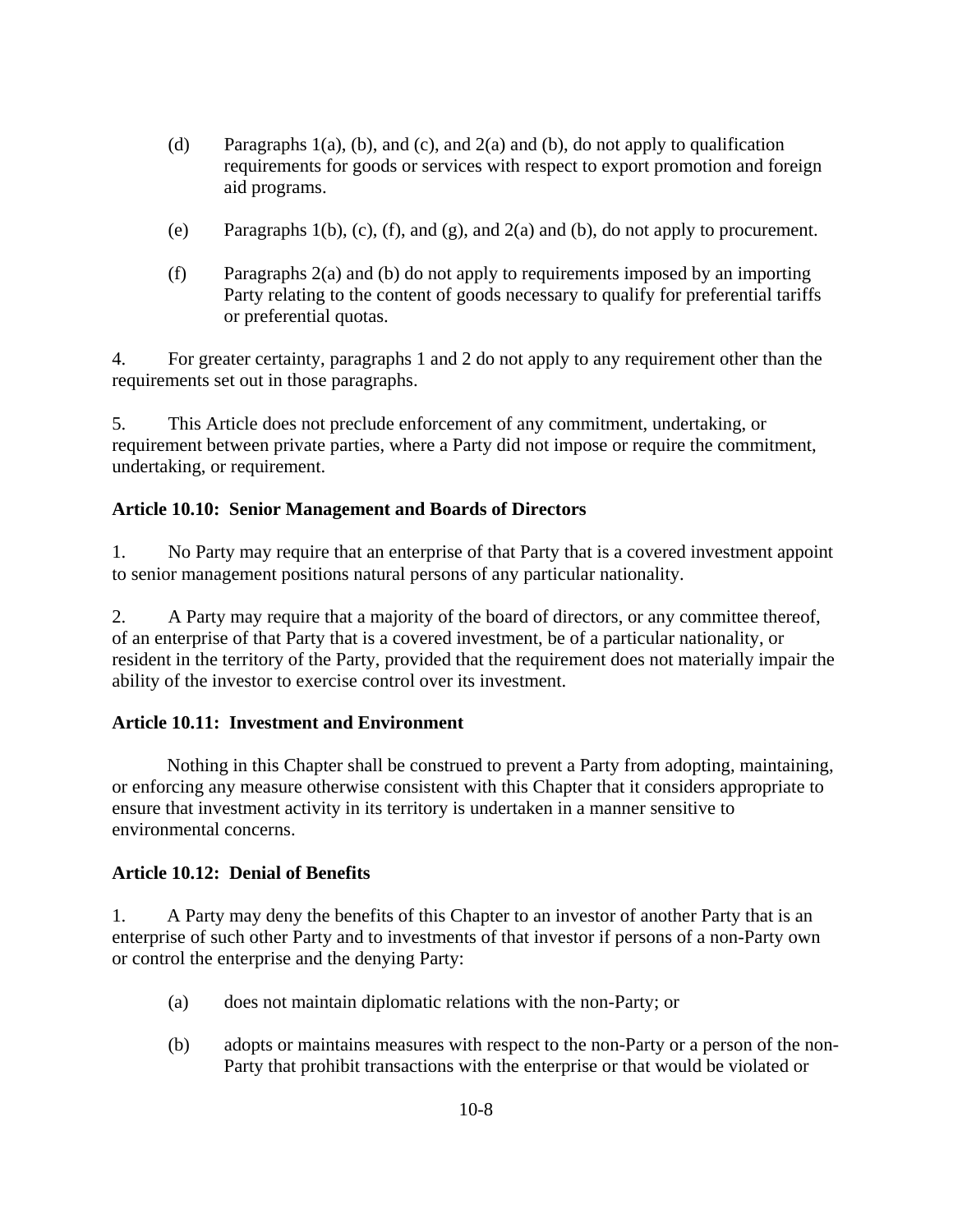circumvented if the benefits of this Chapter were accorded to the enterprise or to its investments.

2. Subject to Articles 18.3 (Notification and Provision of Information) and 20.4 (Consultations), a Party may deny the benefits of this Chapter to an investor of another Party that is an enterprise of such other Party and to investments of that investor if the enterprise has no substantial business activities in the territory of any Party, other than the denying Party, and persons of a non-Party, or of the denying Party, own or control the enterprise.

# **Article 10.13: Non-Conforming Measures**

1. Articles 10.3, 10.4, 10.9, and 10.10 do not apply to:

- (a) any existing non-conforming measure that is maintained by a Party at:
	- (i) the central level of government, as set out by that Party in its Schedule to Annex I,
	- (ii) a regional level of government, as set out by that Party in its Schedule to Annex I, or
	- (iii) a local level of government;
- (b) the continuation or prompt renewal of any non-conforming measure referred to in subparagraph (a); or
- (c) an amendment to any non-conforming measure referred to in subparagraph (a) to the extent that the amendment does not decrease the conformity of the measure, as it existed immediately before the amendment, with Article 10.3, 10.4, 10.9, or 10.10.

2. Articles 10.3, 10.4, 10.9, and 10.10 do not apply to any measure that a Party adopts or maintains with respect to sectors, subsectors, or activities, as set out in its Schedule to Annex II.

3. No Party may, under any measure adopted after the date of entry into force of this Agreement and covered by its Schedule to Annex II, require an investor of another Party, by reason of its nationality, to sell or otherwise dispose of an investment existing at the time the measure becomes effective.

4. Articles 10.3 and 10.4 do not apply to any measure that is an exception to, or derogation from, the obligations under Article 15.1.8 (General Provisions) as specifically provided in that Article.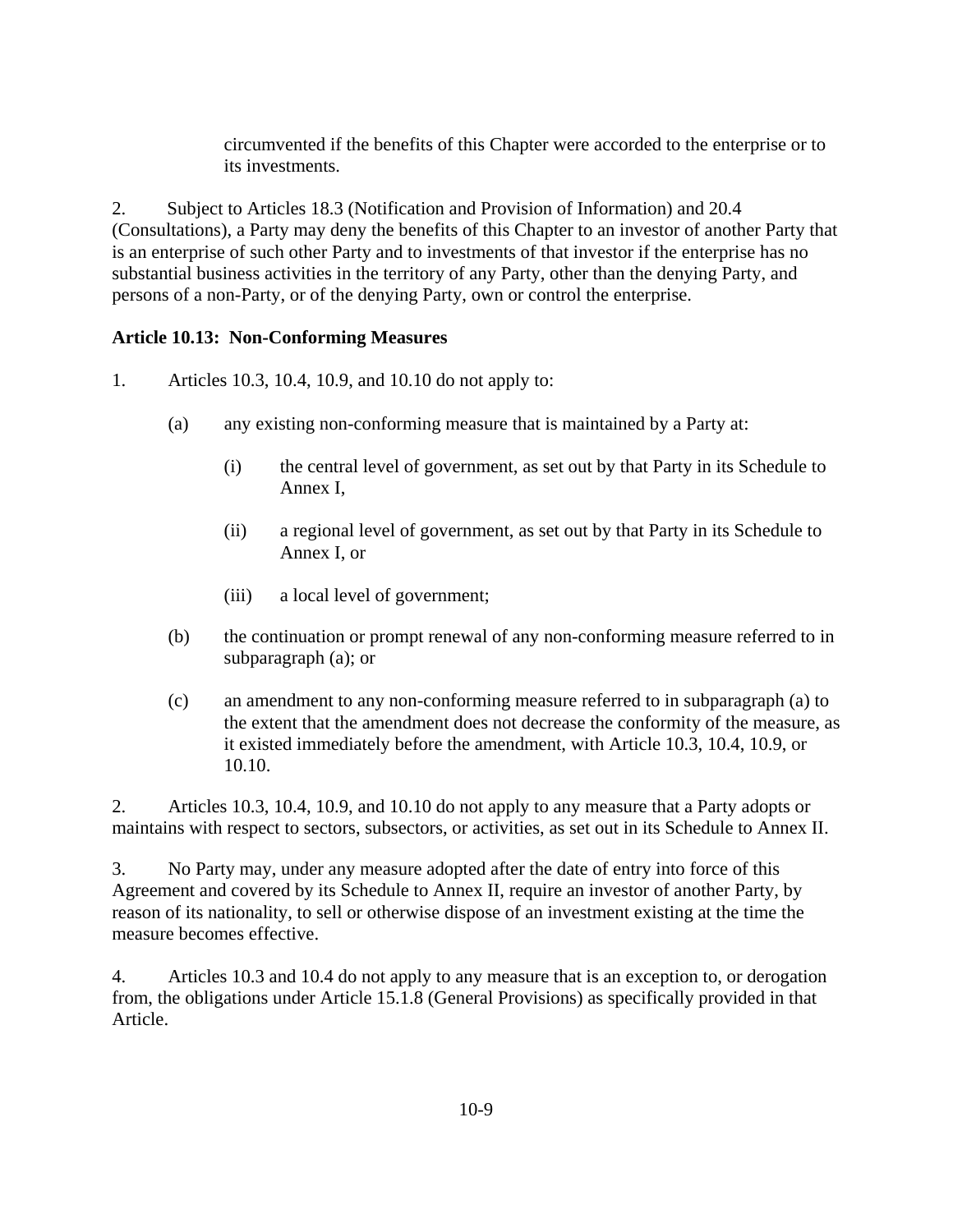- 5. Articles 10.3, 10.4, and 10.10 do not apply to:
	- (a) procurement; or
	- (b) subsidies or grants provided by a Party, including government-supported loans, guarantees, and insurance.

#### **Article 10.14: Special Formalities and Information Requirements**

1. Nothing in Article 10.3 shall be construed to prevent a Party from adopting or maintaining a measure that prescribes special formalities in connection with covered investments, such as a requirement that investors be residents of the Party or that covered investments be legally constituted under the laws or regulations of the Party, provided that such formalities do not materially impair the protections afforded by a Party to investors of another Party and covered investments pursuant to this Chapter.

2. Notwithstanding Articles 10.3 and 10.4, a Party may require an investor of another Party, or a covered investment, to provide information concerning that investment solely for informational or statistical purposes. The Party shall protect any confidential business information from any disclosure that would prejudice the competitive position of the investor or the covered investment. Nothing in this paragraph shall be construed to prevent a Party from otherwise obtaining or disclosing information in connection with the equitable and good faith application of its law.

## **Section B: Investor-State Dispute Settlement**

#### **Article 10.15: Consultation and Negotiation**

 In the event of an investment dispute, the claimant and the respondent should initially seek to resolve the dispute through consultation and negotiation, which may include the use of non-binding, third-party procedures such as conciliation and mediation.

#### **Article 10.16: Submission of a Claim to Arbitration**

1. In the event that a disputing party considers that an investment dispute cannot be settled by consultation and negotiation:

- (a) the claimant, on its own behalf, may submit to arbitration under this Section a claim
	- (i) that the respondent has breached
		- (A) an obligation under Section A,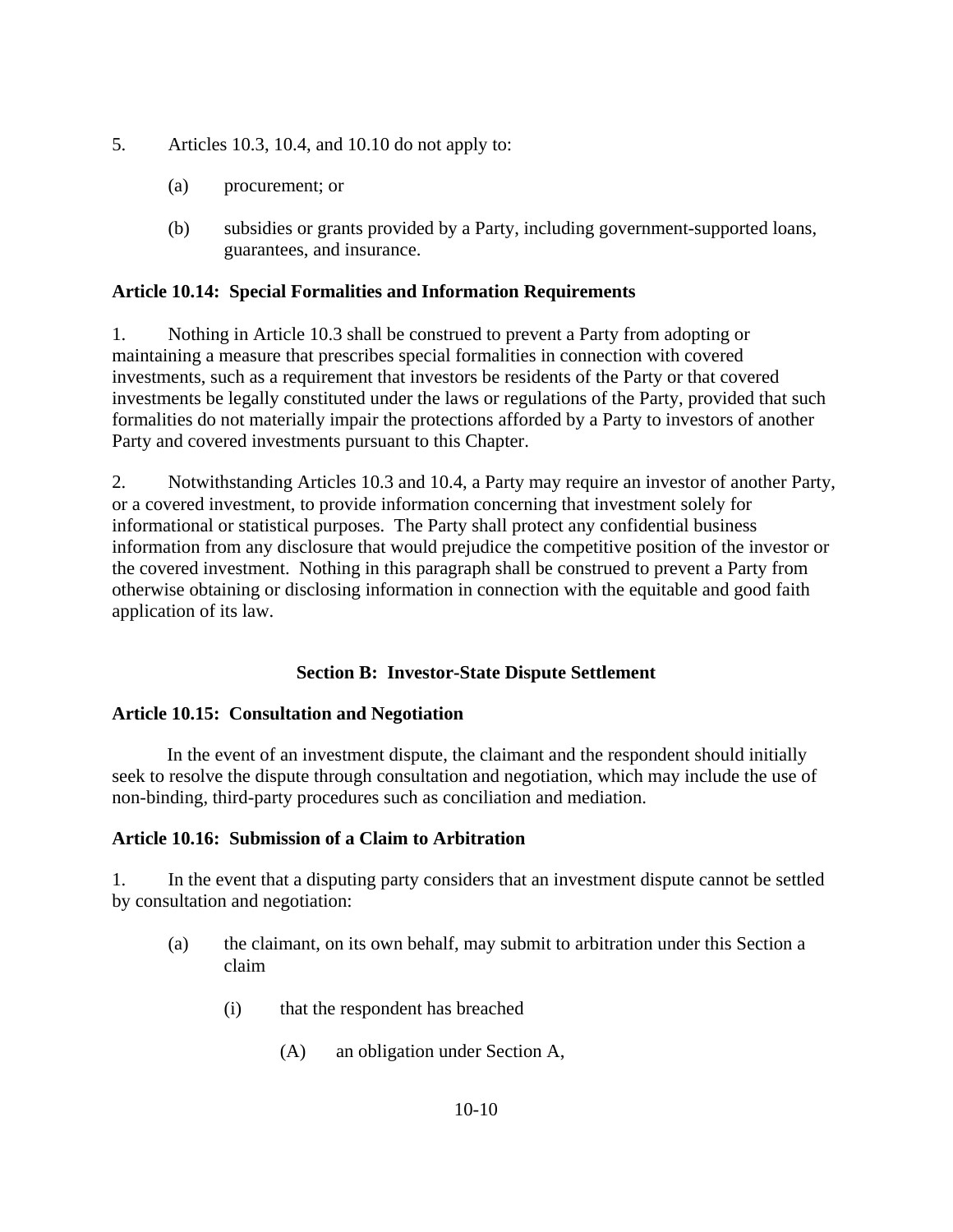- (B) an investment authorization, or
- (C) an investment agreement;

and

- (ii) that the claimant has incurred loss or damage by reason of, or arising out of, that breach; and
- (b) the claimant, on behalf of an enterprise of the respondent that is a juridical person that the claimant owns or controls directly or indirectly, may submit to arbitration under this Section a claim
	- (i) that the respondent has breached
		- (A) an obligation under Section A,
		- (B) an investment authorization, or
		- (C) an investment agreement;

and

(ii) that the enterprise has incurred loss or damage by reason of, or arising out of, that breach.

2. At least 90 days before submitting any claim to arbitration under this Section, a claimant shall deliver to the respondent a written notice of its intention to submit the claim to arbitration ("notice of intent"). The notice shall specify:

- (a) the name and address of the claimant and, where a claim is submitted on behalf of an enterprise, the name, address, and place of incorporation of the enterprise;
- (b) for each claim, the provision of this Agreement, investment authorization, or investment agreement alleged to have been breached and any other relevant provisions;
- (c) the legal and factual basis for each claim; and
- (d) the relief sought and the approximate amount of damages claimed.

3. Provided that six months have elapsed since the events giving rise to the claim, a claimant may submit a claim referred to in paragraph 1: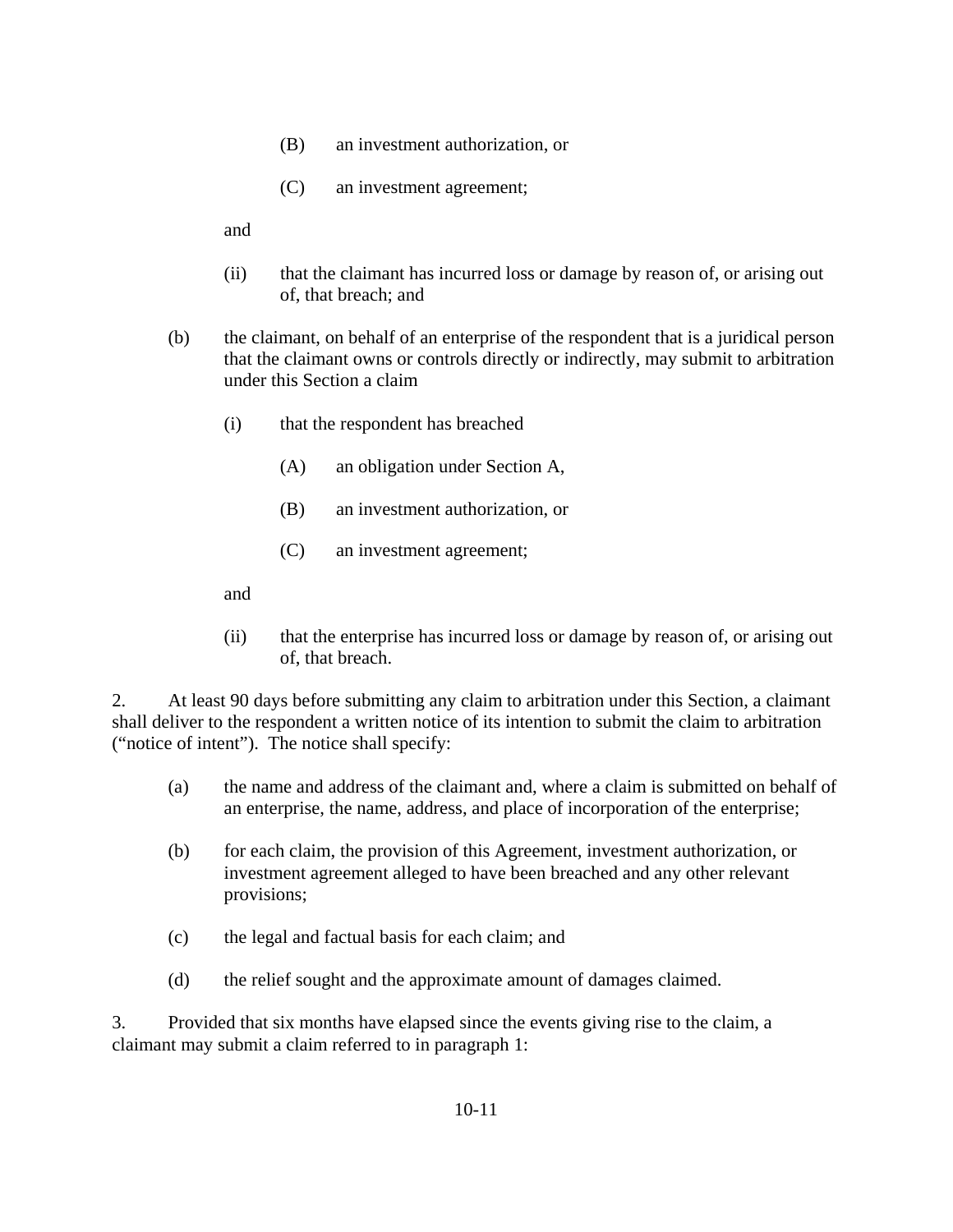- (a) under the ICSID Convention and the ICSID Rules of Procedures for Arbitration Proceedings, provided that both the respondent and the Party of the claimant are parties to the ICSID Convention;
- (b) under the ICSID Additional Facility Rules, provided that either the respondent or the Party of the claimant is a party to the ICSID Convention; or
- (c) under the UNCITRAL Arbitration Rules.

4. A claim shall be deemed submitted to arbitration under this Section when the claimant's notice of or request for arbitration ("notice of arbitration"):

- (a) referred to in paragraph 1 of Article 36 of the ICSID Convention is received by the Secretary-General;
- (b) referred to in Article 2 of Schedule C of the ICSID Additional Facility Rules is received by the Secretary-General; or
- (c) referred to in Article 3 of the UNCITRAL Arbitration Rules, together with the statement of claim referred to in Article 18 of the UNCITRAL Arbitration Rules, are received by the respondent.

A claim asserted for the first time after such notice of arbitration is submitted shall be deemed submitted to arbitration under this Section on the date of its receipt under the applicable arbitral rules.

5. The arbitration rules applicable under paragraph 3, and in effect on the date the claim or claims were submitted to arbitration under this Section, shall govern the arbitration except to the extent modified by this Agreement.

- 6. The claimant shall provide with the notice of arbitration:
	- (a) the name of the arbitrator that the claimant appoints; or
	- (b) the claimant's written consent for the Secretary-General to appoint such arbitrator.

# **Article 10.17: Consent of Each Party to Arbitration**

1. Each Party consents to the submission of a claim to arbitration under this Section in accordance with this Agreement.

2. The consent under paragraph 1 and the submission of a claim to arbitration under this Section shall satisfy the requirements of: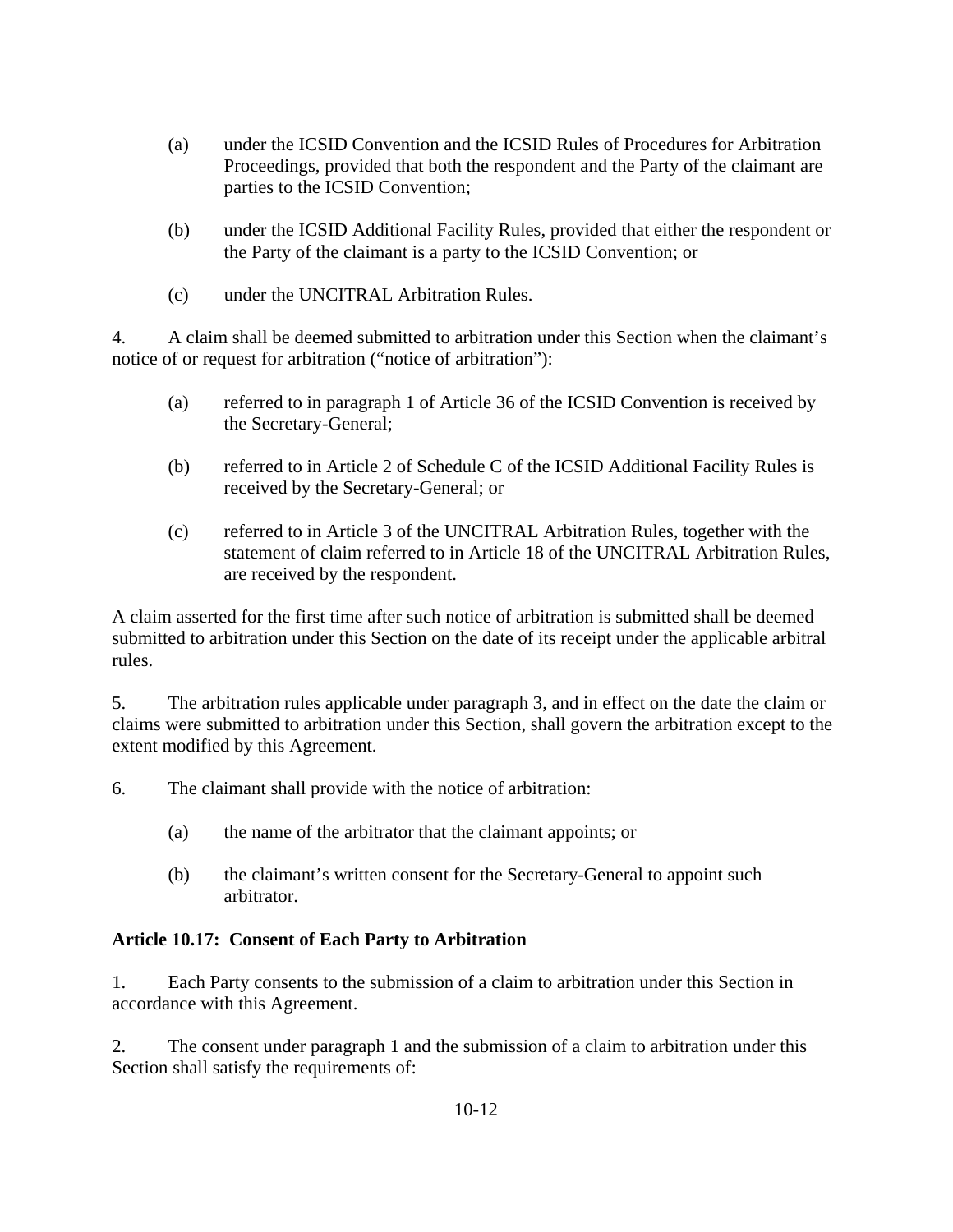- (a) Chapter II of the ICSID Convention (Jurisdiction of the Centre) and the ICSID Additional Facility Rules for written consent of the parties to the dispute;
- (b) Article II of the New York Convention for an "agreement in writing;" and
- (c) Article I of the Inter-American Convention for an "agreement."

# **Article 10.18: Conditions and Limitations on Consent of Each Party**

1. No claim may be submitted to arbitration under this Section if more than three years have elapsed from the date on which the claimant first acquired, or should have first acquired, knowledge of the breach alleged under Article 10.16.1 and knowledge that the claimant (for claims brought under Article 10.16.1(a)) or the enterprise (for claims brought under Article 10.16.1(b)) has incurred loss or damage.

- 2. No claim may be submitted to arbitration under this Section unless:
	- (a) the claimant consents in writing to arbitration in accordance with the procedures set out in this Agreement; and
	- (b) the notice of arbitration is accompanied,
		- (i) for claims submitted to arbitration under Article  $10.16.1(a)$ , by the claimant's written waiver, and
		- (ii) for claims submitted to arbitration under Article  $10.16.1(b)$ , by the claimant's and the enterprise's written waivers

of any right to initiate or continue before any administrative tribunal or court under the law of any Party, or other dispute settlement procedures, any proceeding with respect to any measure alleged to constitute a breach referred to in Article 10.16.

3. Notwithstanding paragraph 2(b), the claimant (for claims brought under Article 10.16.1(a)) and the claimant or the enterprise (for claims brought under Article 10.16.1(b)) may initiate or continue an action that seeks interim injunctive relief and does not involve the payment of monetary damages before a judicial or administrative tribunal of the respondent, provided that the action is brought for the sole purpose of preserving the claimant's or the enterprise's rights and interests during the pendency of the arbitration.

- 4. No claim may be submitted to arbitration:
	- (a) for breach of an investment authorization under Article  $10.16.1(a)(i)(B)$  or Article  $10.16.1(b)(i)(B)$ , or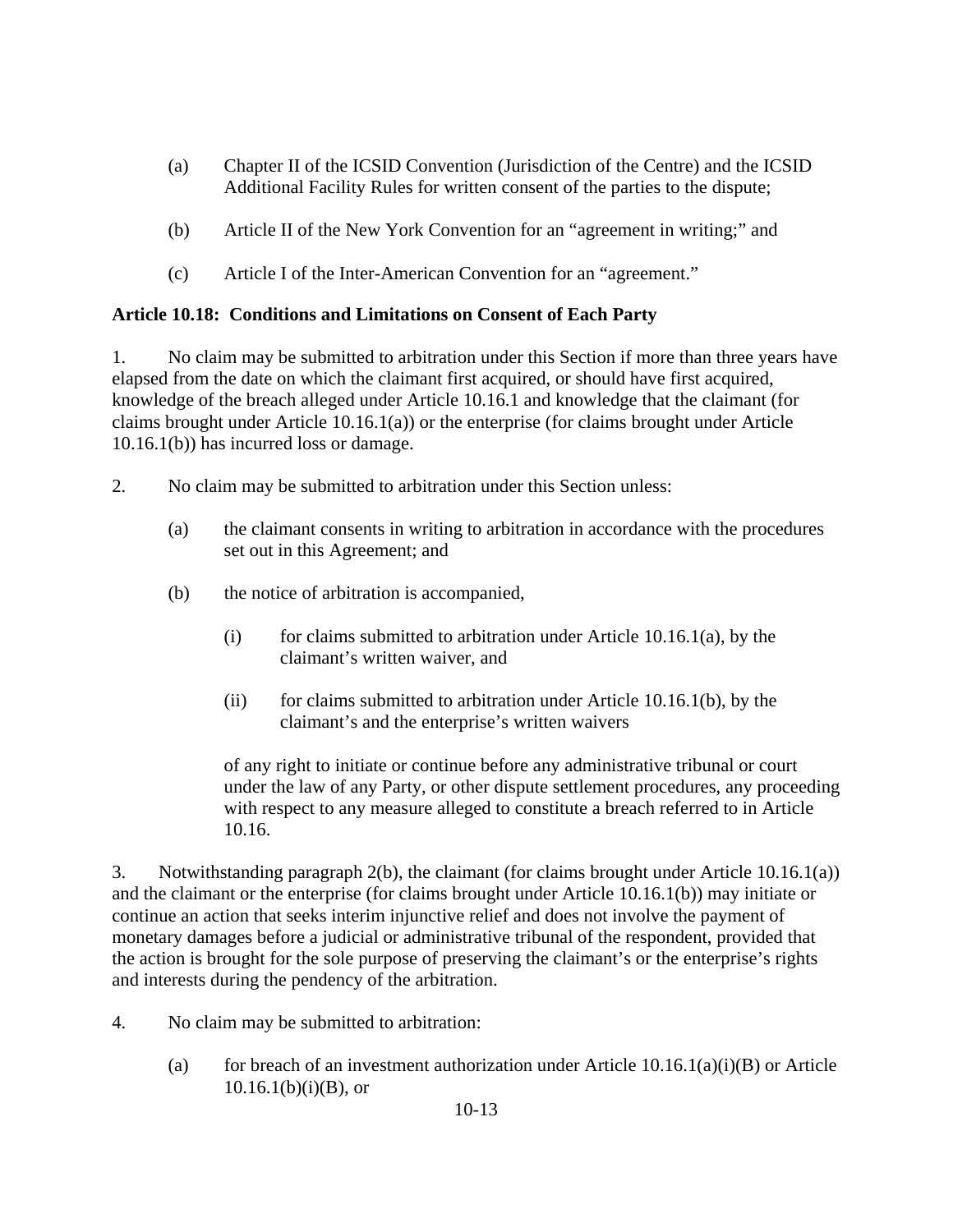(b) for breach of an investment agreement under Article  $10.16.1(a)(i)(C)$  or Article  $10.16.1(b)(i)(C)$ ,

if the claimant (for claims brought under Article 10.16.1(a)) or the claimant or the enterprise (for claims brought under Article 10.16.1(b)) has previously submitted the same alleged breach to an administrative tribunal or court of the respondent, or to any other binding dispute settlement procedure, for adjudication or resolution.

# **Article 10.19: Selection of Arbitrators**

1. Unless the disputing parties otherwise agree, the tribunal shall comprise three arbitrators, one arbitrator appointed by each of the disputing parties and the third, who shall be the presiding arbitrator, appointed by agreement of the disputing parties.

2. The Secretary-General shall serve as appointing authority for an arbitration under this Section.

3. If a tribunal has not been constituted within 75 days from the date that a claim is submitted to arbitration under this Section, the Secretary-General, on the request of a disputing party, shall appoint, in his or her discretion, the arbitrator or arbitrators not yet appointed.

4. For purposes of Article 39 of the ICSID Convention and Article 7 of Schedule C to the ICSID Additional Facility Rules, and without prejudice to an objection to an arbitrator on a ground other than nationality:

- (a) the respondent agrees to the appointment of each individual member of a tribunal established under the ICSID Convention or the ICSID Additional Facility Rules;
- (b) a claimant referred to in Article 10.16.1(a) may submit a claim to arbitration under this Section, or continue a claim, under the ICSID Convention or the ICSID Additional Facility Rules, only on condition that the claimant agrees in writing to the appointment of each individual member of the tribunal; and
- (c) a claimant referred to in Article 10.16.1(b) may submit a claim to arbitration under this Section, or continue a claim, under the ICSID Convention or the ICSID Additional Facility Rules, only on condition that the claimant and the enterprise agree in writing to the appointment of each individual member of the tribunal.

## **Article 10.20: Conduct of the Arbitration**

1. The disputing parties may agree on the legal place of any arbitration under the arbitral rules applicable under Article 10.16.3. If the disputing parties fail to reach agreement, the tribunal shall determine the place in accordance with the applicable arbitral rules, provided that the place shall be in the territory of a State that is a party to the New York Convention.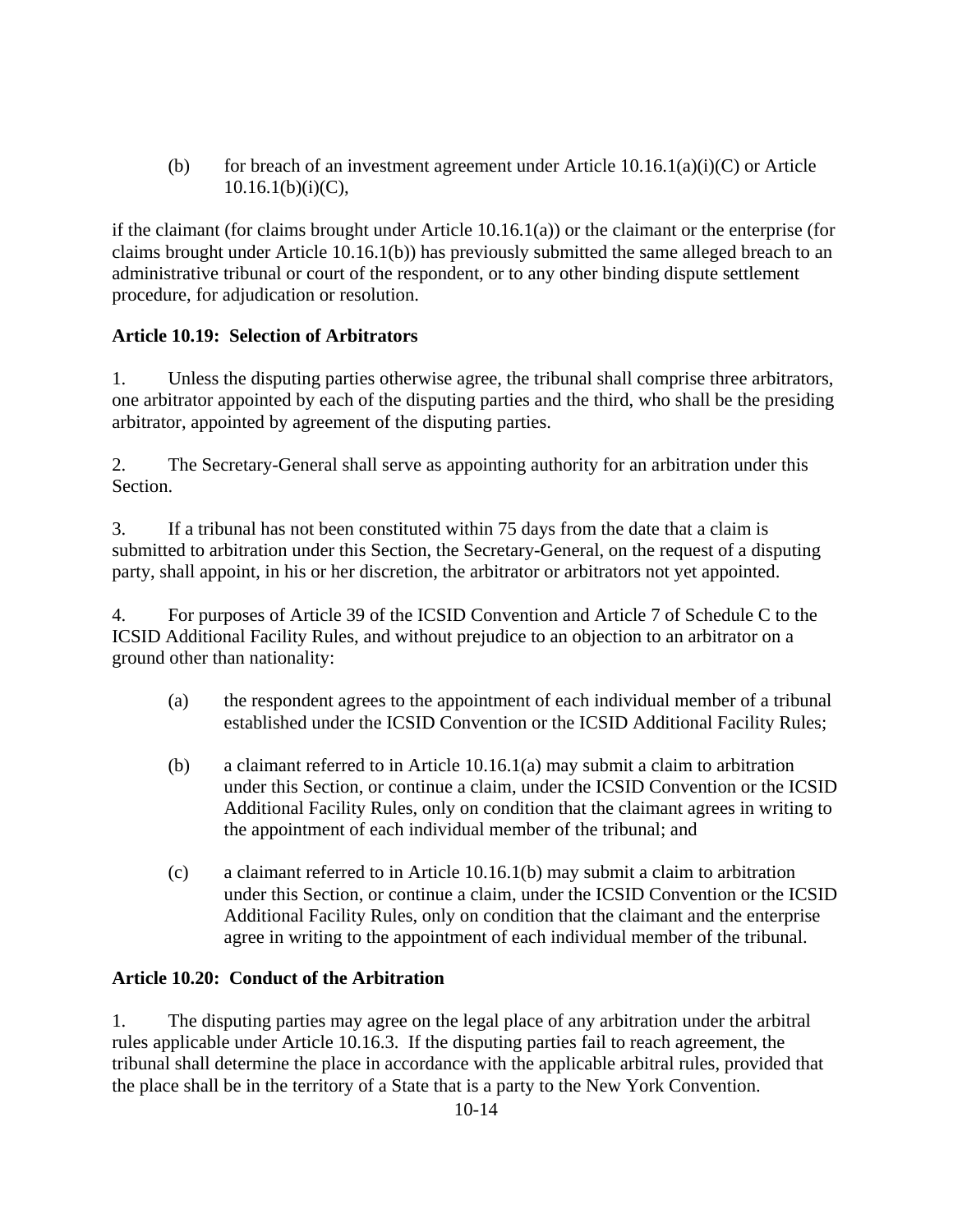2. A non-disputing Party may make oral and written submissions to the tribunal regarding the interpretation of this Agreement.

3. The tribunal shall have the authority to accept and consider *amicus curiae* submissions from a person or entity that is not a disputing party.

4. Without prejudice to a tribunal's authority to address other objections as a preliminary question, a tribunal shall address and decide as a preliminary question any objection by the respondent that, as a matter of law, a claim submitted is not a claim for which an award in favor of the claimant may be made under Article 10.26.

- (a) Such objection shall be submitted to the tribunal as soon as possible after the tribunal is constituted, and in no event later than the date the tribunal fixes for the respondent to submit its counter-memorial (or, in the case of an amendment to the notice of arbitration, the date the tribunal fixes for the respondent to submit its response to the amendment).
- (b) On receipt of an objection under this paragraph, the tribunal shall suspend any proceedings on the merits, establish a schedule for considering the objection consistent with any schedule it has established for considering any other preliminary question, and issue a decision or award on the objection, stating the grounds therefor.
- (c) In deciding an objection under this paragraph, the tribunal shall assume to be true claimant's factual allegations in support of any claim in the notice of arbitration (or any amendment thereof) and, in disputes brought under the UNCITRAL Arbitration Rules, the statement of claim referred to in Article 18 of the UNCITRAL Arbitration Rules. The tribunal may also consider any relevant facts not in dispute.
- (d) The respondent does not waive any objection as to competence or any argument on the merits merely because the respondent did or did not raise an objection under this paragraph or make use of the expedited procedure set out in paragraph 5.

5. In the event that the respondent so requests within 45 days after the tribunal is constituted, the tribunal shall decide on an expedited basis an objection under paragraph 4 and any objection that the dispute is not within the tribunal's competence. The tribunal shall suspend any proceedings on the merits and issue a decision or award on the objection(s), stating the grounds therefor, no later than 150 days after the date of the request. However, if a disputing party requests a hearing, the tribunal may take an additional 30 days to issue the decision or award. Regardless of whether a hearing is requested, a tribunal may, on a showing of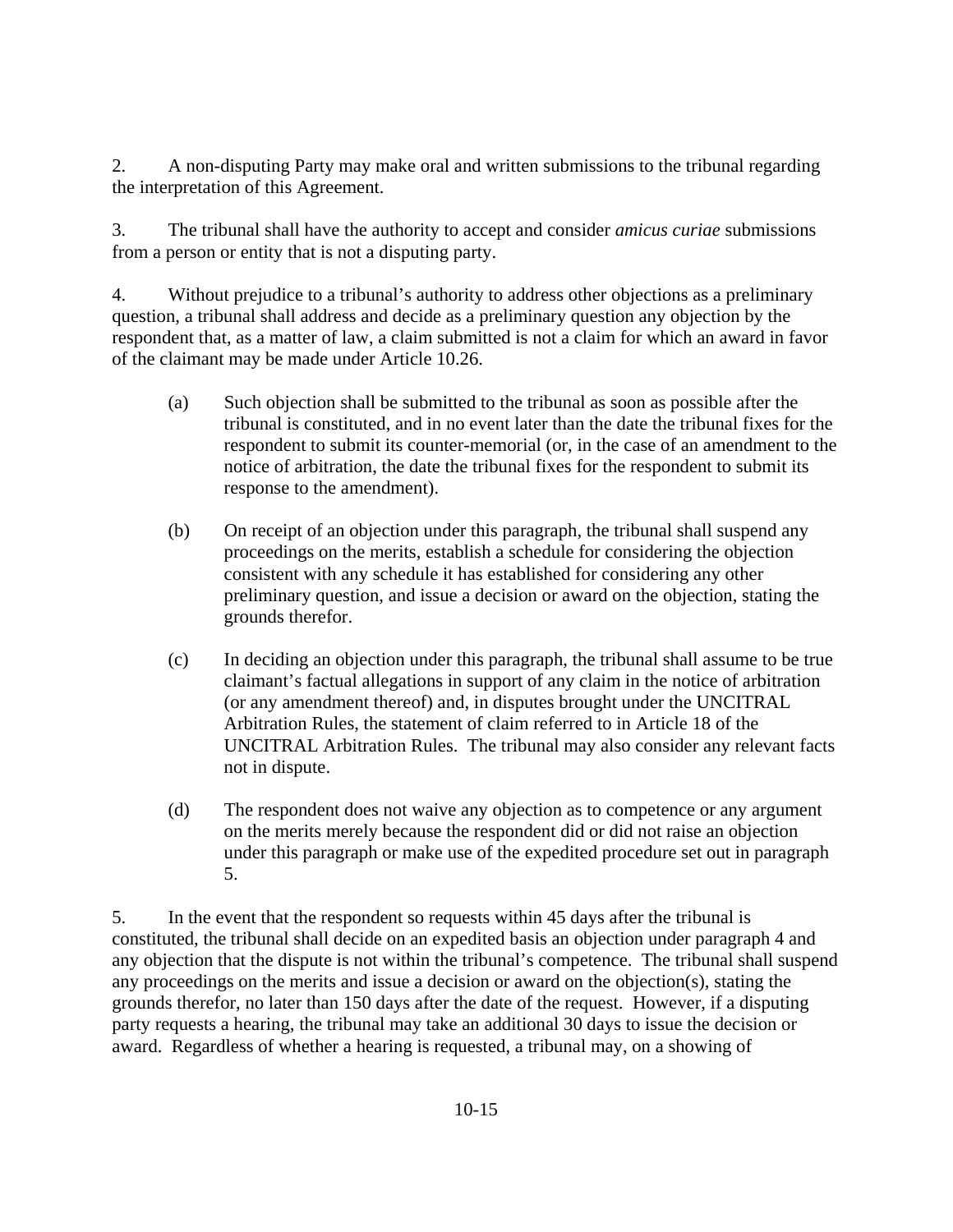extraordinary cause, delay issuing its decision or award by an additional brief period, which may not exceed 30 days.

6. When it decides a respondent's objection under paragraph 4 or 5, the tribunal may, if warranted, award to the prevailing disputing party reasonable costs and attorney's fees incurred in submitting or opposing the objection. In determining whether such an award is warranted, the tribunal shall consider whether either the claimant's claim or the respondent's objection was frivolous, and shall provide the disputing parties a reasonable opportunity to comment.

7. A respondent may not assert as a defense, counterclaim, right of set-off, or for any other reason that the claimant has received or will receive indemnification or other compensation for all or part of the alleged damages pursuant to an insurance or guarantee contract.

8. A tribunal may order an interim measure of protection to preserve the rights of a disputing party, or to ensure that the tribunal's jurisdiction is made fully effective, including an order to preserve evidence in the possession or control of a disputing party or to protect the tribunal's jurisdiction. A tribunal may not order attachment or enjoin the application of a measure alleged to constitute a breach referred to in Article 10.16. For purposes of this paragraph, an order includes a recommendation.

- 9. (a) In any arbitration conducted under this Section, at the request of a disputing party, a tribunal shall, before issuing a decision or award on liability, transmit its proposed decision or award to the disputing parties and to the non-disputing Parties. Within 60 days after the tribunal transmits its proposed decision or award, the disputing parties may submit written comments to the tribunal concerning any aspect of its proposed decision or award. The tribunal shall consider any such comments and issue its decision or award not later than 45 days after the expiration of the 60-day comment period.
	- (b) Subparagraph (a) shall not apply in any arbitration conducted pursuant to this Section for which an appeal has been made available pursuant to paragraph 10 or Annex 10-F.

10. If a separate multilateral agreement enters into force as between the Parties that establishes an appellate body for purposes of reviewing awards rendered by tribunals constituted pursuant to international trade or investment arrangements to hear investment disputes, the Parties shall strive to reach an agreement that would have such appellate body review awards rendered under Article 10.26 in arbitrations commenced after the multilateral agreement enters into force as between the Parties.

# **Article 10.21: Transparency of Arbitral Proceedings**

1. Subject to paragraphs 2 and 4, the respondent shall, after receiving the following documents, promptly transmit them to the non-disputing Parties and make them available to the public: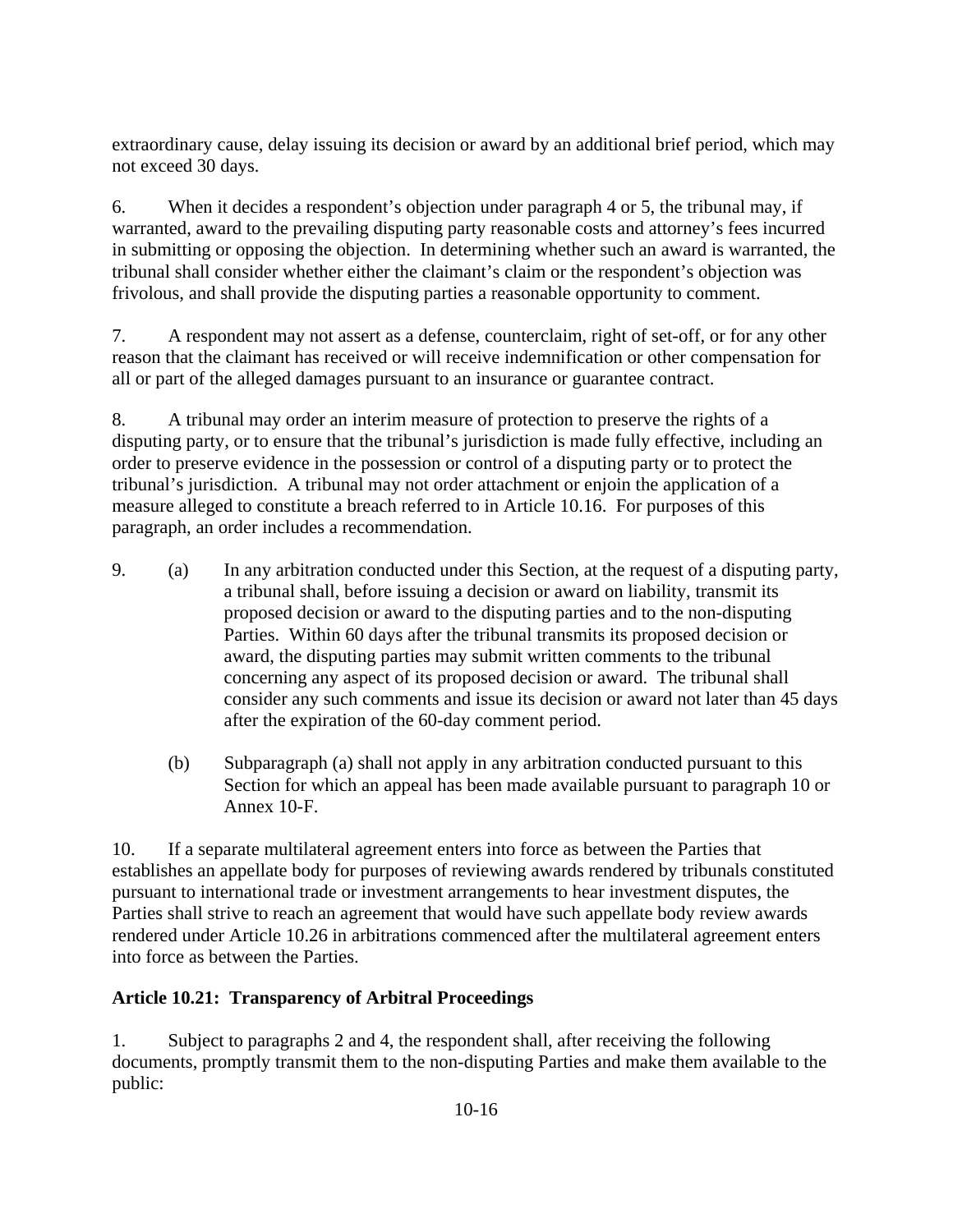- (a) the notice of intent;
- (b) the notice of arbitration;
- (c) pleadings, memorials, and briefs submitted to the tribunal by a disputing party and any written submissions submitted pursuant to Article 10.20.2 and 10.20.3 and Article 10.25;
- (d) minutes or transcripts of hearings of the tribunal, where available; and
- (e) orders, awards, and decisions of the tribunal.

2. The tribunal shall conduct hearings open to the public and shall determine, in consultation with the disputing parties, the appropriate logistical arrangements.However, any disputing party that intends to use information designated as protected information in a hearing shall so advise the tribunal. The tribunal shall make appropriate arrangements to protect the information from disclosure.

3. Nothing in this Section requires a respondent to disclose protected information or to furnish or allow access to information that it may withhold in accordance with Article 21.2 (Essential Security) or Article 21.5 (Disclosure of Information).

4. Any protected information that is submitted to the tribunal shall be protected from disclosure in accordance with the following procedures:

- (a) Subject to subparagraph (d), neither the disputing parties nor the tribunal shall disclose to any non-disputing Party or to the public any protected information where the disputing party that provided the information clearly designates it in accordance with subparagraph (b);
- (b) Any disputing party claiming that certain information constitutes protected information shall clearly designate the information at the time it is submitted to the tribunal;
- (c) A disputing party shall, at the same time that it submits a document containing information claimed to be protected information, submit a redacted version of the document that does not contain the information. Only the redacted version shall be provided to the non-disputing Parties and made public in accordance with paragraph 1; and
- (d) The tribunal shall decide any objection regarding the designation of information claimed to be protected information. If the tribunal determines that such information was not properly designated, the disputing party that submitted the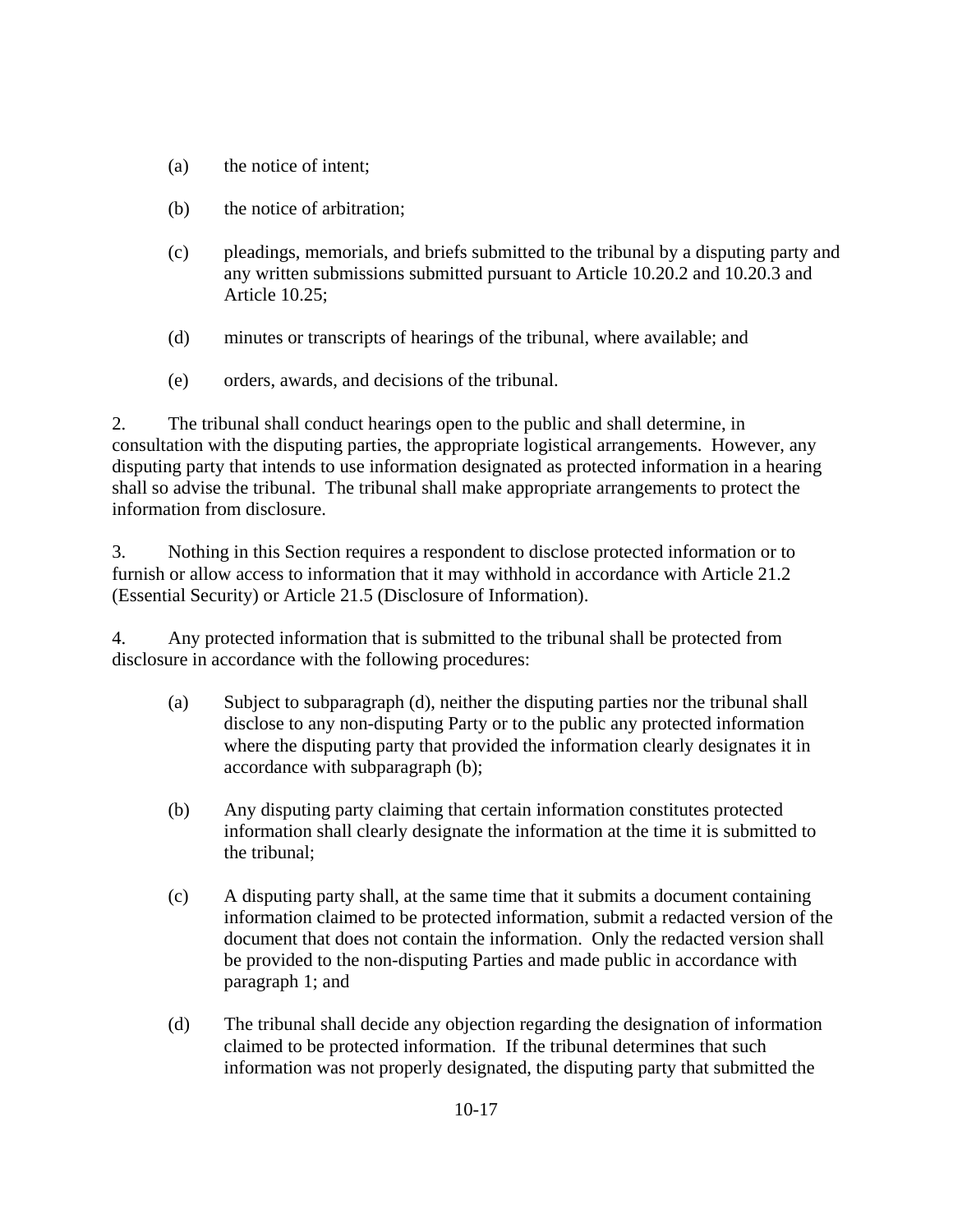information may (i) withdraw all or part of its submission containing such information, or (ii) agree to resubmit complete and redacted documents with corrected designations in accordance with the tribunal's determination and subparagraph (c). In either case, the other disputing party shall, whenever necessary, resubmit complete and redacted documents which either remove the information withdrawn under (i) by the disputing party that first submitted the information or redesignate the information consistent with the designation under (ii) of the disputing party that first submitted the information.

5. Nothing in this Section requires a respondent to withhold from the public information required to be disclosed by its laws.

# **Article 10.22: Governing Law**

1. Subject to paragraph 3, when a claim is submitted under Article 10.16.1(a)(i)(A) or Article 10.16.1(b)(i)(A), the tribunal shall decide the issues in dispute in accordance with this Agreement and applicable rules of international law.

2. Subject to paragraph 3 and the other terms of this Section, when a claim is submitted under Article 10.16.1(a)(i)(B) or (C), or Article 10.16.1(b)(i)(B) or (C), the tribunal shall apply:

- (a) the rules of law specified in the pertinent investment agreement or investment authorization, or as the disputing parties may otherwise agree; or
- (b) if the rules of law have not been specified or otherwise agreed:
	- (i) the law of the respondent, including its rules on the conflict of laws;<sup>7</sup> and
	- (ii) such rules of international law as may be applicable.

3. A decision of the Commission declaring its interpretation of a provision of this Agreement under Article 19.1.3(c) (The Free Trade Commission) shall be binding on a tribunal established under this Section, and any decision or award issued by the tribunal must be consistent with that decision.

## **Article 10.23: Interpretation of Annexes**

 $\overline{a}$ 

1. Where a respondent asserts as a defense that the measure alleged to be a breach is within the scope of Annex I or Annex II, the tribunal shall, on request of the respondent, request the interpretation of the Commission on the issue. The Commission shall submit in writing any

 $<sup>7</sup>$  The "law of the respondent" means the law that a domestic court or tribunal of proper jurisdiction would apply in</sup> the same case.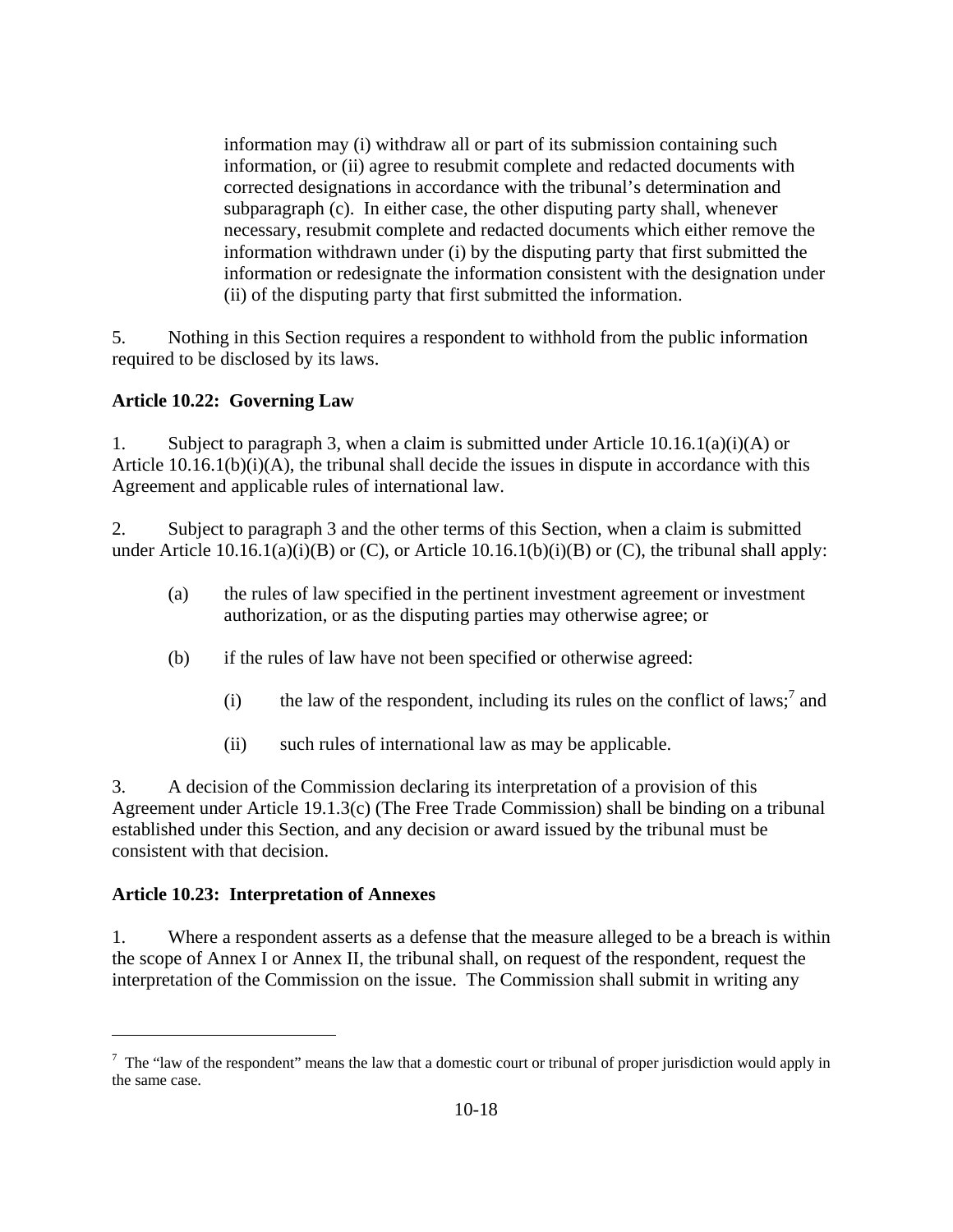decision declaring its interpretation under Article 19.1.3(c) (The Free Trade Commission) to the tribunal within 60 days of delivery of the request.

2. A decision issued by the Commission under paragraph 1 shall be binding on the tribunal, and any decision or award issued by the tribunal must be consistent with that decision. If the Commission fails to issue such a decision within 60 days, the tribunal shall decide the issue.

# **Article 10.24: Expert Reports**

 Without prejudice to the appointment of other kinds of experts where authorized by the applicable arbitration rules, a tribunal, at the request of a disputing party or, unless the disputing parties disapprove, on its own initiative, may appoint one or more experts to report to it in writing on any factual issue concerning environmental, health, safety, or other scientific matters raised by a disputing party in a proceeding, subject to such terms and conditions as the disputing parties may agree.

#### **Article 10.25: Consolidation**

1. Where two or more claims have been submitted separately to arbitration under Article 10.16.1 and the claims have a question of law or fact in common and arise out of the same events or circumstances, any disputing party may seek a consolidation order in accordance with the agreement of all the disputing parties sought to be covered by the order or the terms of paragraphs 2 through 10.

2. A disputing party that seeks a consolidation order under this Article shall deliver, in writing, a request to the Secretary-General and to all the disputing parties sought to be covered by the order and shall specify in the request:

- (a) the names and addresses of all the disputing parties sought to be covered by the order;
- (b) the nature of the order sought; and
- (c) the grounds on which the order is sought.

3. Unless the Secretary-General finds within 30 days after receiving a request under paragraph 2 that the request is manifestly unfounded, a tribunal shall be established under this Article.

4. Unless all the disputing parties sought to be covered by the order otherwise agree, a tribunal established under this Article shall comprise three arbitrators:

- (a) one arbitrator appointed by agreement of the claimants;
- (b) one arbitrator appointed by the respondent; and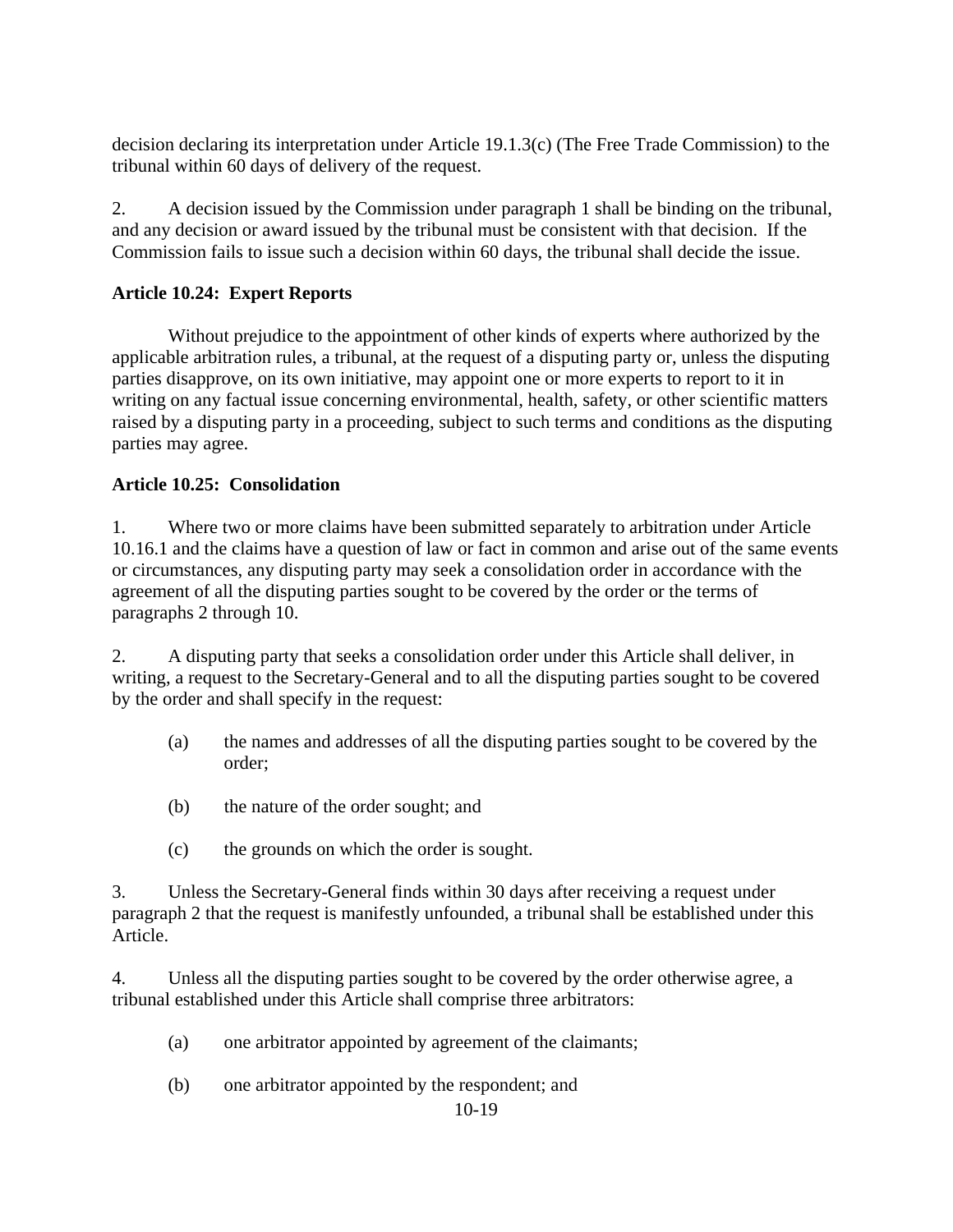(c) the presiding arbitrator appointed by the Secretary-General, provided, however, that the presiding arbitrator shall not be a national of any Party.

5. If, within 60 days after the Secretary-General receives a request made under paragraph 2, the respondent fails or the claimants fail to appoint an arbitrator in accordance with paragraph 4, the Secretary-General, on the request of any disputing party sought to be covered by the order, shall appoint the arbitrator or arbitrators not yet appointed. If the respondent fails to appoint an arbitrator, the Secretary-General shall appoint a national of the disputing Party, and if the claimants fail to appoint an arbitrator, the Secretary-General shall appoint a national of a Party of the claimants.

6. Where a tribunal established under this Article is satisfied that two or more claims that have been submitted to arbitration under Article 10.16.1 have a question of law or fact in common, and arise out of the same events or circumstances, the tribunal may, in the interest of fair and efficient resolution of the claims, and after hearing the disputing parties, by order:

- (a) assume jurisdiction over, and hear and determine together, all or part of the claims;
- (b) assume jurisdiction over, and hear and determine one or more of the claims, the determination of which it believes would assist in the resolution of the others; or
- (c) instruct a tribunal previously established under Article 10.19 to assume jurisdiction over, and hear and determine together, all or part of the claims, provided that
	- (i) that tribunal, at the request of any claimant not previously a disputing party before that tribunal, shall be reconstituted with its original members, except that the arbitrator for the claimants shall be appointed pursuant to paragraphs  $4(a)$  and 5; and
	- (ii) that tribunal shall decide whether any prior hearing shall be repeated.

7. Where a tribunal has been established under this Article, a claimant that has submitted a claim to arbitration under Article 10.16.1 and that has not been named in a request made under paragraph 2 may make a written request to the tribunal that it be included in any order made under paragraph 6, and shall specify in the request:

- (a) the name and address of the claimant;
- (b) the nature of the order sought; and
- (c) the grounds on which the order is sought.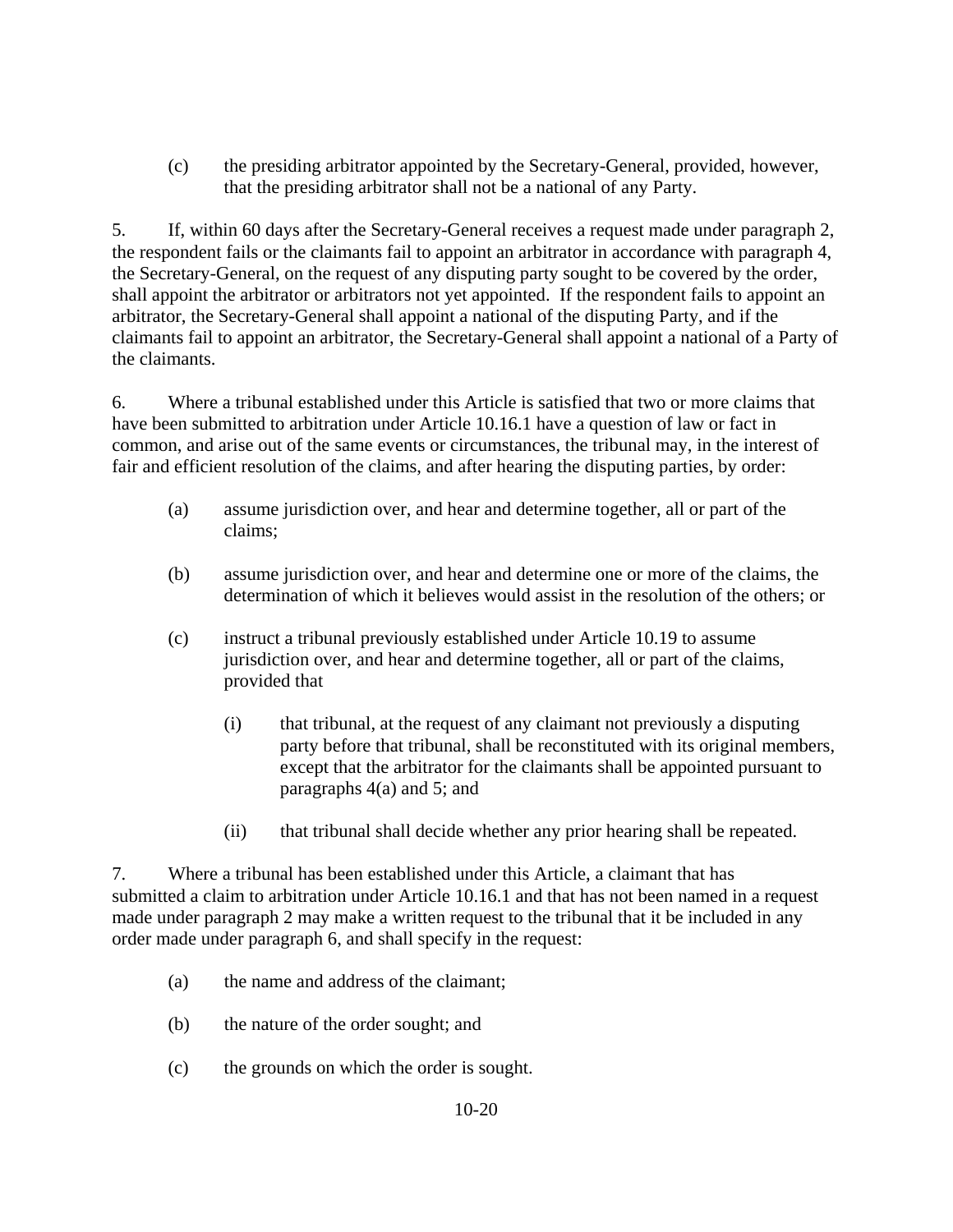The claimant shall deliver a copy of its request to the Secretary-General.

8. A tribunal established under this Article shall conduct its proceedings in accordance with the UNCITRAL Arbitration Rules, except as modified by this Section.

9. A tribunal established under Article 10.19 shall not have jurisdiction to decide a claim, or a part of a claim, over which a tribunal established or instructed under this Article has assumed jurisdiction.

10. On application of a disputing party, a tribunal established under this Article, pending its decision under paragraph 6, may order that the proceedings of a tribunal established under Article 10.19 be stayed, unless the latter tribunal has already adjourned its proceedings.

# **Article 10.26: Awards**

1. Where a tribunal makes a final award against a respondent, the tribunal may award, separately or in combination, only:

- (a) monetary damages and any applicable interest;
- (b) restitution of property, in which case the award shall provide that the respondent may pay monetary damages and any applicable interest in lieu of restitution.

A tribunal may also award costs and attorney's fees in accordance with this Section and the applicable arbitration rules.

- 2. Subject to paragraph 1, where a claim is submitted to arbitration under Article 10.16.1(b):
	- (a) an award of restitution of property shall provide that restitution be made to the enterprise;
	- (b) an award of monetary damages and any applicable interest shall provide that the sum be paid to the enterprise; and
	- (c) the award shall provide that it is made without prejudice to any right that any person may have in the relief under applicable domestic law.

3. A tribunal is not authorized to award punitive damages.

4. An award made by a tribunal shall have no binding force except between the disputing parties and in respect of the particular case.

5. Subject to paragraph 6 and the applicable review procedure for an interim award, a disputing party shall abide by and comply with an award without delay.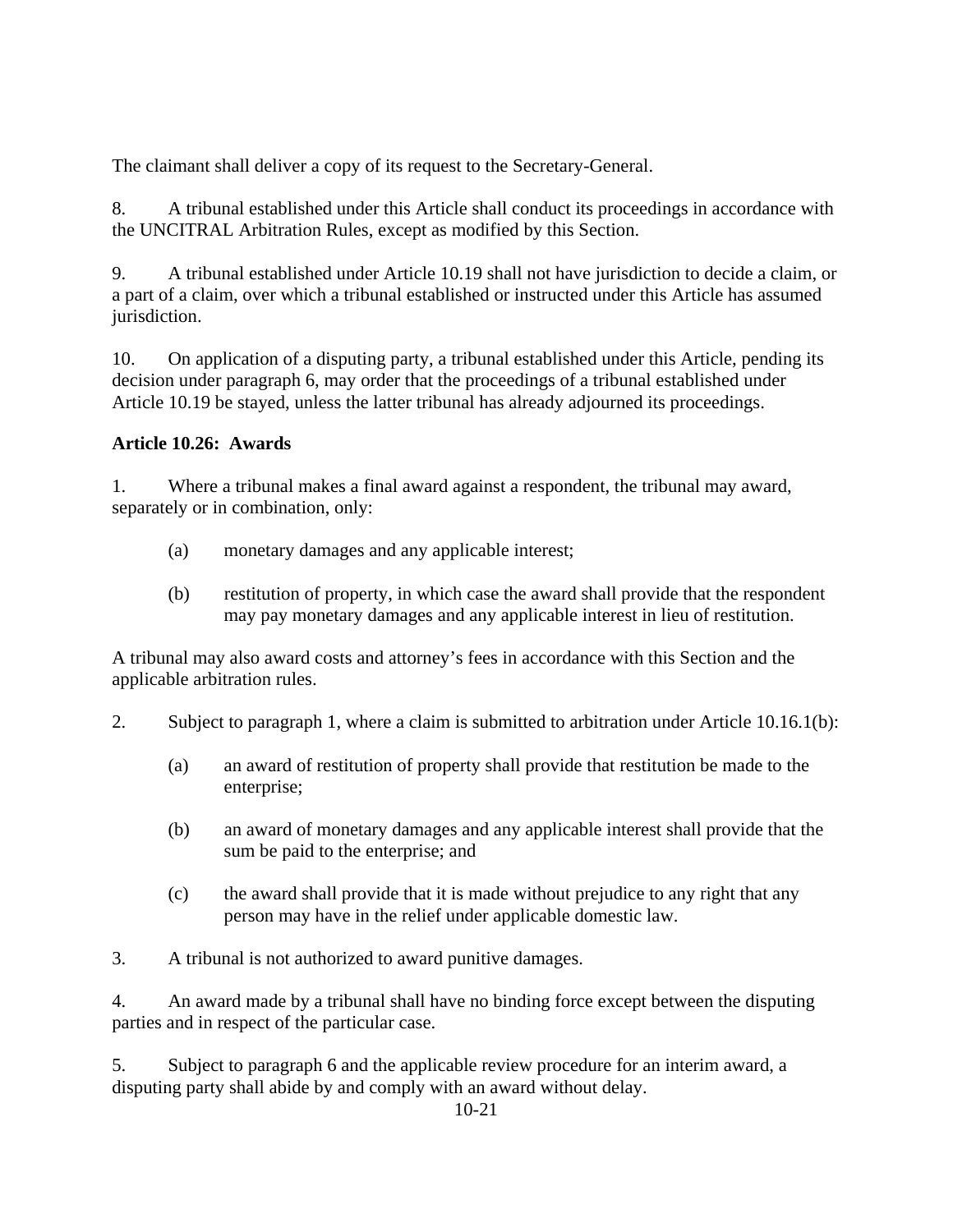- 6. A disputing party may not seek enforcement of a final award until:
	- (a) in the case of a final award made under the ICSID Convention
		- (i) 120 days have elapsed from the date the award was rendered and no disputing party has requested revision or annulment of the award; or
		- (ii) revision or annulment proceedings have been completed; and
	- (b) in the case of a final award under the ICSID Additional Facility Rules or the UNCITRAL Arbitration Rules
		- (i) 90 days have elapsed from the date the award was rendered and no disputing party has commenced a proceeding to revise, set aside, or annul the award; or
		- (ii) a court has dismissed or allowed an application to revise, set aside, or annul the award and there is no further appeal.
- 7. Each Party shall provide for the enforcement of an award in its territory.

8. If the respondent fails to abide by or comply with a final award, on delivery of a request by the Party of the claimant, a panel shall be established under Article 20.6 (Request for an Arbitral Panel). The requesting Party may seek in such proceedings:

- (a) a determination that the failure to abide by or comply with the final award is inconsistent with the obligations of this Agreement; and
- (b) in accordance with Article 20.13 (Initial Report), a recommendation that the respondent abide by or comply with the final award.

9. A disputing party may seek enforcement of an arbitration award under the ICSID Convention, the New York Convention, or the Inter-American Convention regardless of whether proceedings have been taken under paragraph 8.

10. A claim that is submitted to arbitration under this Section shall be considered to arise out of a commercial relationship or transaction for purposes of Article I of the New York Convention and Article I of the Inter-American Convention.

# **Article 10.27: Service of Documents**

 Delivery of notice and other documents on a Party shall be made to the place named for that Party in Annex 10-G.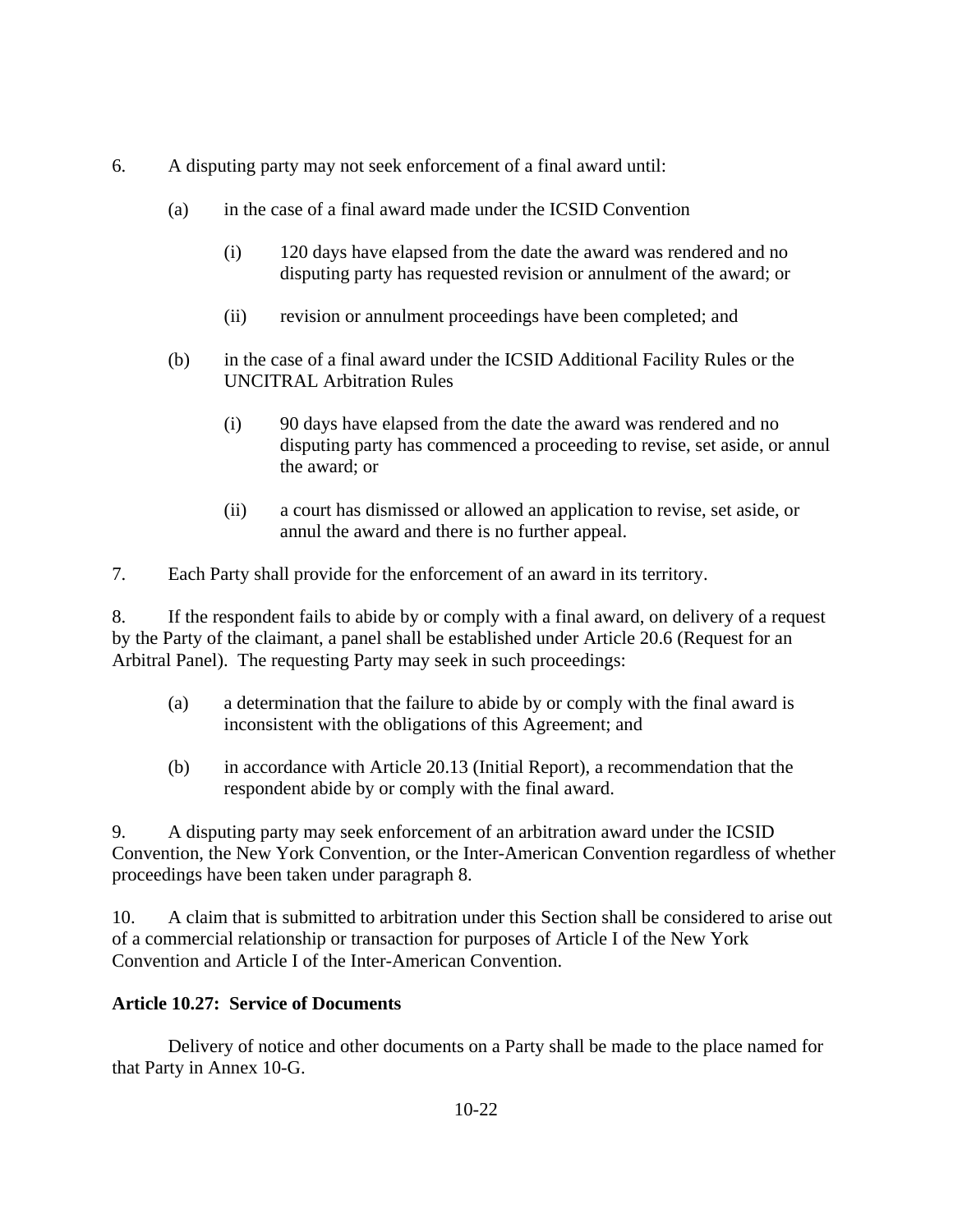# **Section C: Definitions**

#### **Article 10.28: Definitions**

For purposes of this Chapter:

**Centre** means the International Centre for Settlement of Investment Disputes ("ICSID") established by the ICSID Convention;

**claimant** means an investor of a Party that is a party to an investment dispute with another Party;

**disputing parties** means the claimant and the respondent;

**disputing party** means either the claimant or the respondent;

**enterprise** means an enterprise as defined in Article 2.1 (Definitions of General Application), and a branch of an enterprise;

**enterprise of a Party** means an enterprise constituted or organized under the law of a Party, and a branch located in the territory of a Party and carrying out business activities there;

**freely usable currency** means "freely usable currency" as determined by the International Monetary Fund under its *Articles of Agreement*;

**ICSID Additional Facility Rules** means the *Rules Governing the Additional Facility for the Administration of Proceeding by the Secretariat of the International Centre for Settlement of Investment Disputes*;

**ICSID Convention** means the *Convention on the Settlement of Investment Disputes between States and Nationals of Other States,* done at Washington, March 18, 1965;

**Inter-American Convention** means the *Inter-American Convention on International Commercial Arbitration,* done at Panama, January 30, 1975;

**investment** means every asset that an investor owns or controls, directly or indirectly, that has the characteristics of an investment, including such characteristics as the commitment of capital or other resources, the expectation of gain or profit, or the assumption of risk. Forms that an investment may take include:

- (a) an enterprise;
- (b) shares, stock, and other forms of equity participation in an enterprise;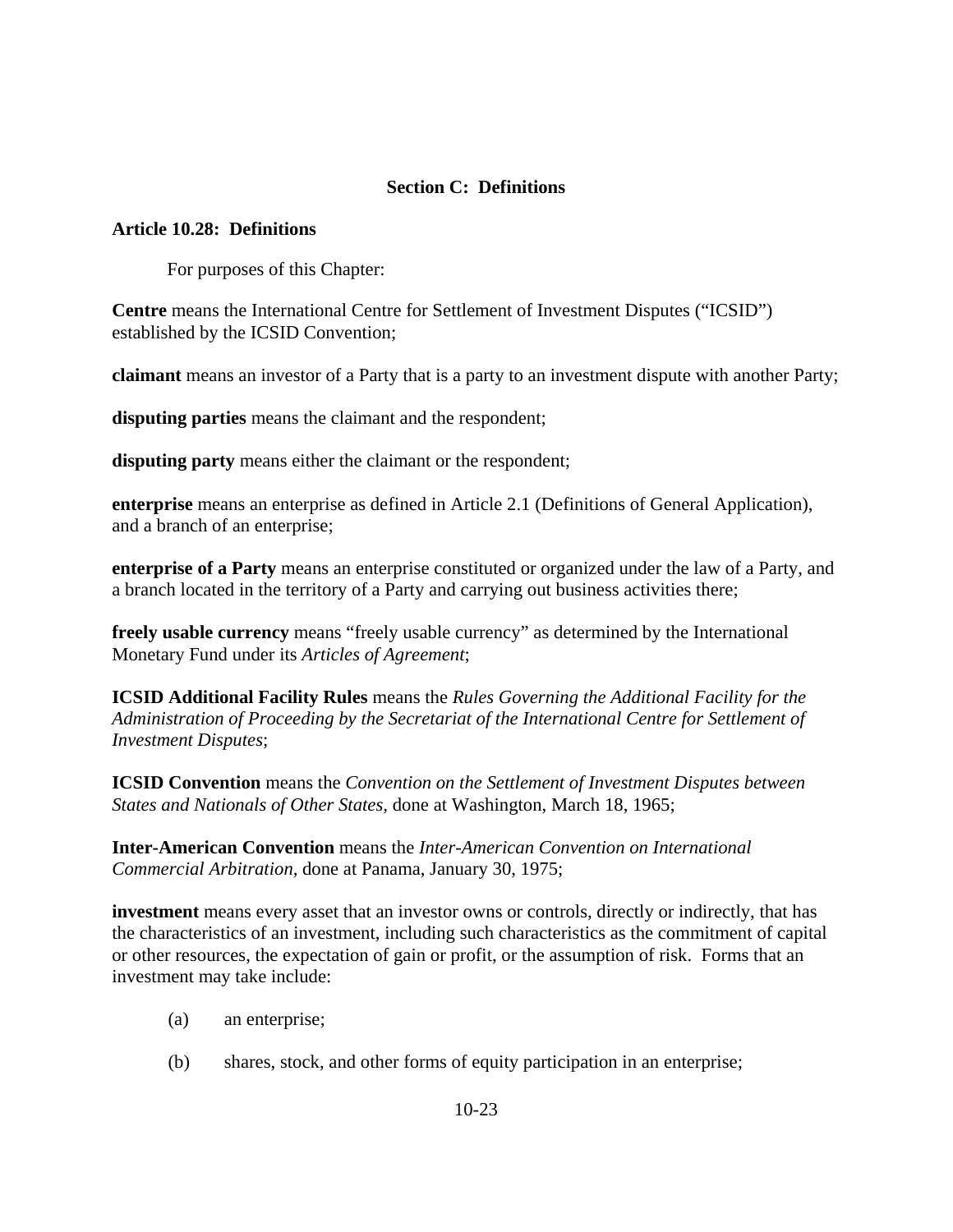- (c) bonds, debentures, other debt instruments, and loans;  $8^9$
- (d) futures, options, and other derivatives;
- (e) turnkey, construction, management, production, concession, revenue-sharing, and other similar contracts;
- (f) intellectual property rights;

 $\overline{a}$ 

- (g) licenses, authorizations, permits, and similar rights conferred pursuant to domestic law;<sup>10 11</sup> and
- (h) other tangible or intangible, movable or immovable property, and related property rights, such as leases, mortgages, liens, and pledges;

**investment agreement** means a written agreement<sup>12</sup> that takes effect on or after the date of entry into force of this Agreement between a national authority<sup>13</sup> of a Party and a covered investment or an investor of another Party that grants the covered investment or investor rights:

(a) with respect to natural resources or other assets that a national authority controls; and

 $11$  The term "investment" does not include an order or judgment entered in a judicial or administrative action.

<sup>&</sup>lt;sup>8</sup> Some forms of debt, such as bonds, debentures, and long-term notes, are more likely to have the characteristics of an investment, while other forms of debt are less likely to have such characteristics.

<sup>&</sup>lt;sup>9</sup> For purposes of this Agreement, claims to payment that are immediately due and result from the sale of goods or services are not investments.

 $10$  Whether a particular type of license, authorization, permit, or similar instrument (including a concession, to the extent that it has the nature of such an instrument) has the characteristics of an investment depends on such factors as the nature and extent of the rights that the holder has under the law of the Party. Among the licenses, authorizations, permits, and similar instruments that do not have the characteristics of an investment are those that do not create any rights protected under domestic law. For greater certainty, the foregoing is without prejudice to whether any asset associated with the license, authorization, permit, or similar instrument has the characteristics of an investment.

<sup>&</sup>lt;sup>12</sup> "Written agreement" refers to an agreement in writing, executed by both parties, that creates an exchange of rights and obligations, binding on both parties under the law applicable under Article 10.22.2. For greater certainty, (a) a unilateral act of an administrative or judicial authority, such as a permit, license, or authorization issued by a Party solely in its regulatory capacity or a decree, order, or judgment; and (b) an administrative or judicial consent decree or order, shall not be considered a written agreement.

 $<sup>13</sup>$  For purposes of this definition, "national authority" means an authority at the central level of government.</sup>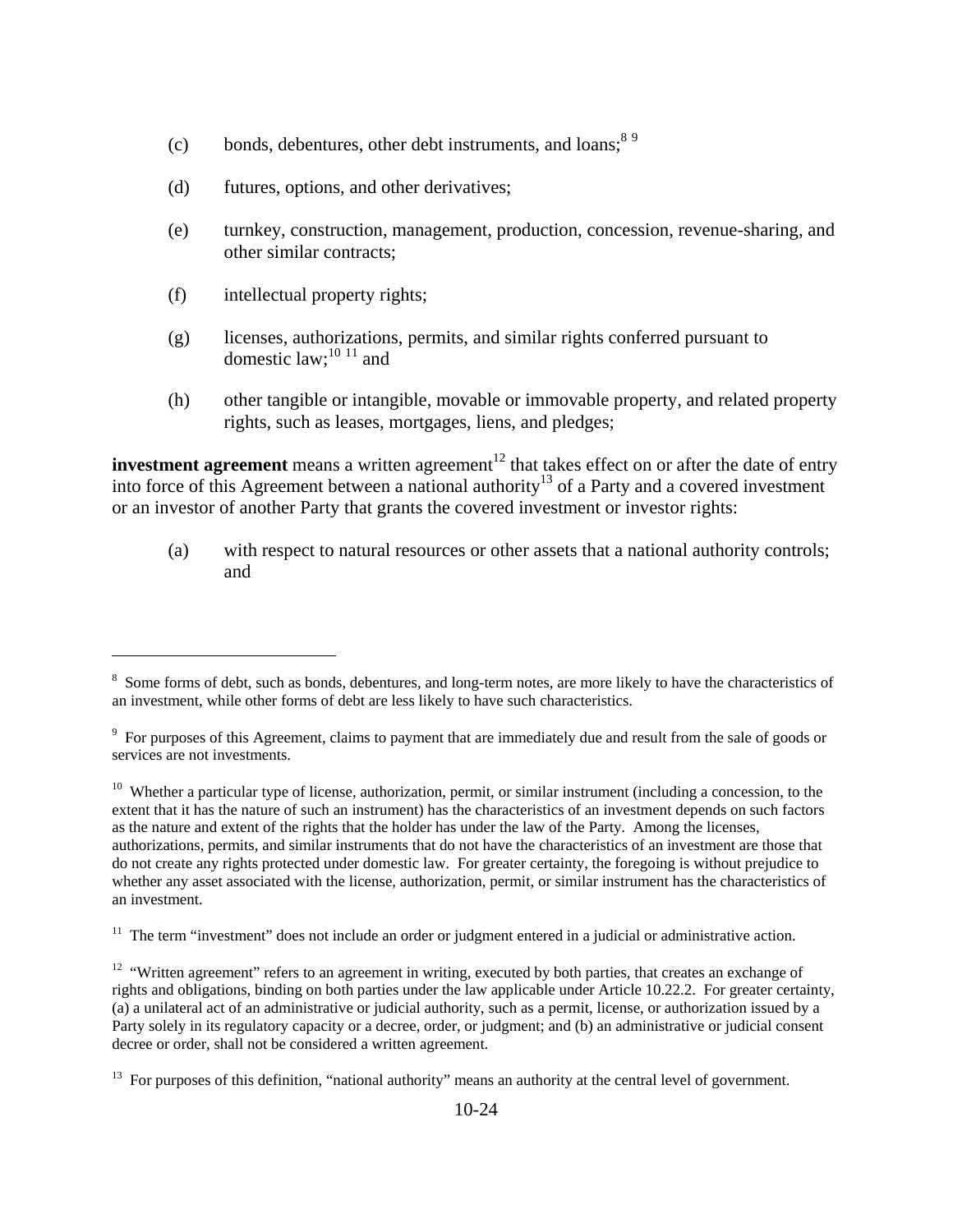(b) upon which the covered investment or the investor relies in establishing or acquiring a covered investment other than the written agreement itself;

**investment authorization**<sup>14</sup> means an authorization that the foreign investment authority of a Party grants to a covered investment or an investor of another Party;

**investor of a non-Party** means, with respect to a Party, an investor that attempts to make, is making, or has made an investment in the territory of that Party, that is not an investor of a Party;

**investor of a Party** means a Party or state enterprise thereof, or a national or an enterprise of a Party, that attempts to make, is making, or has made an investment in the territory of another Party; provided, however, that a natural person who is a dual national shall be deemed to be exclusively a national of the State of his or her dominant and effective nationality;

**national** means a natural person who has the nationality of a Party according to Annex 2.1 (Country-Specific Definitions);

**New York Convention** means the *United Nations Convention on the Recognition and Enforcement of Foreign Arbitral Awards,* done at New York, June 10, 1958;

**non-disputing Party** means a Party that is not a party to an investment dispute;

**protected information** means confidential business information or information that is privileged or otherwise protected from disclosure under a Party's law;

**respondent** means the Party that is a party to an investment dispute;

**Secretary-General** means the Secretary-General of ICSID;

 $\overline{a}$ 

**tribunal** means an arbitration tribunal established under Article 10.19 or 10.25; and

**UNCITRAL Arbitration Rules** means the arbitration rules of the United Nations Commission on International Trade Law.

 $14$  For greater certainty, actions taken by a Party to enforce laws of general application, such as competition laws, are not encompassed within this definition.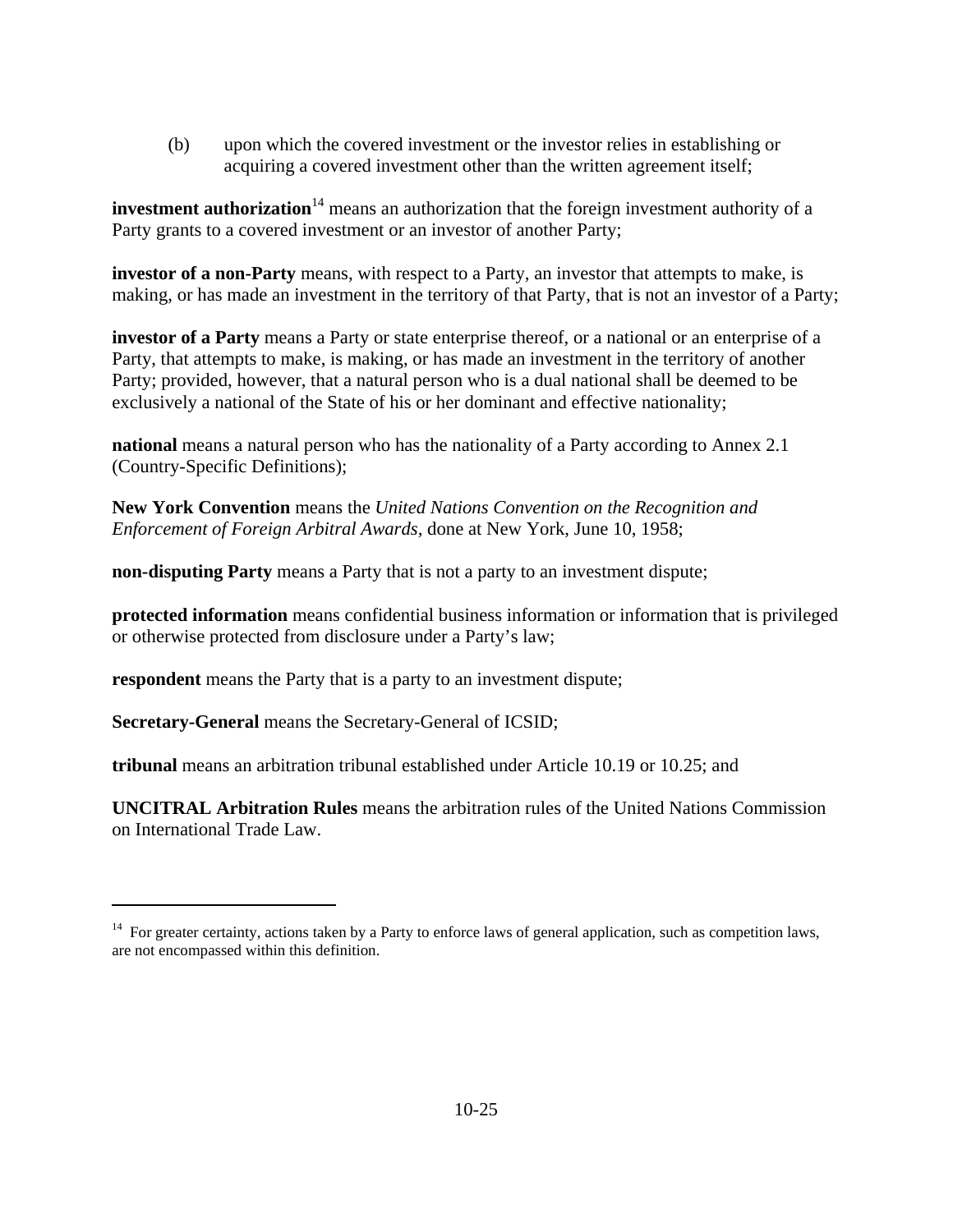#### **Annex 10-A**

#### **Public Debt**

 The rescheduling of the debts of a Central American Party or the Dominican Republic, or of such Party's institutions owned or controlled through ownership interests by such Party, owed to the United States and the rescheduling of any of such Party's debts owed to creditors in general are not subject to any provision of Section A other than Articles 10.3 and 10.4.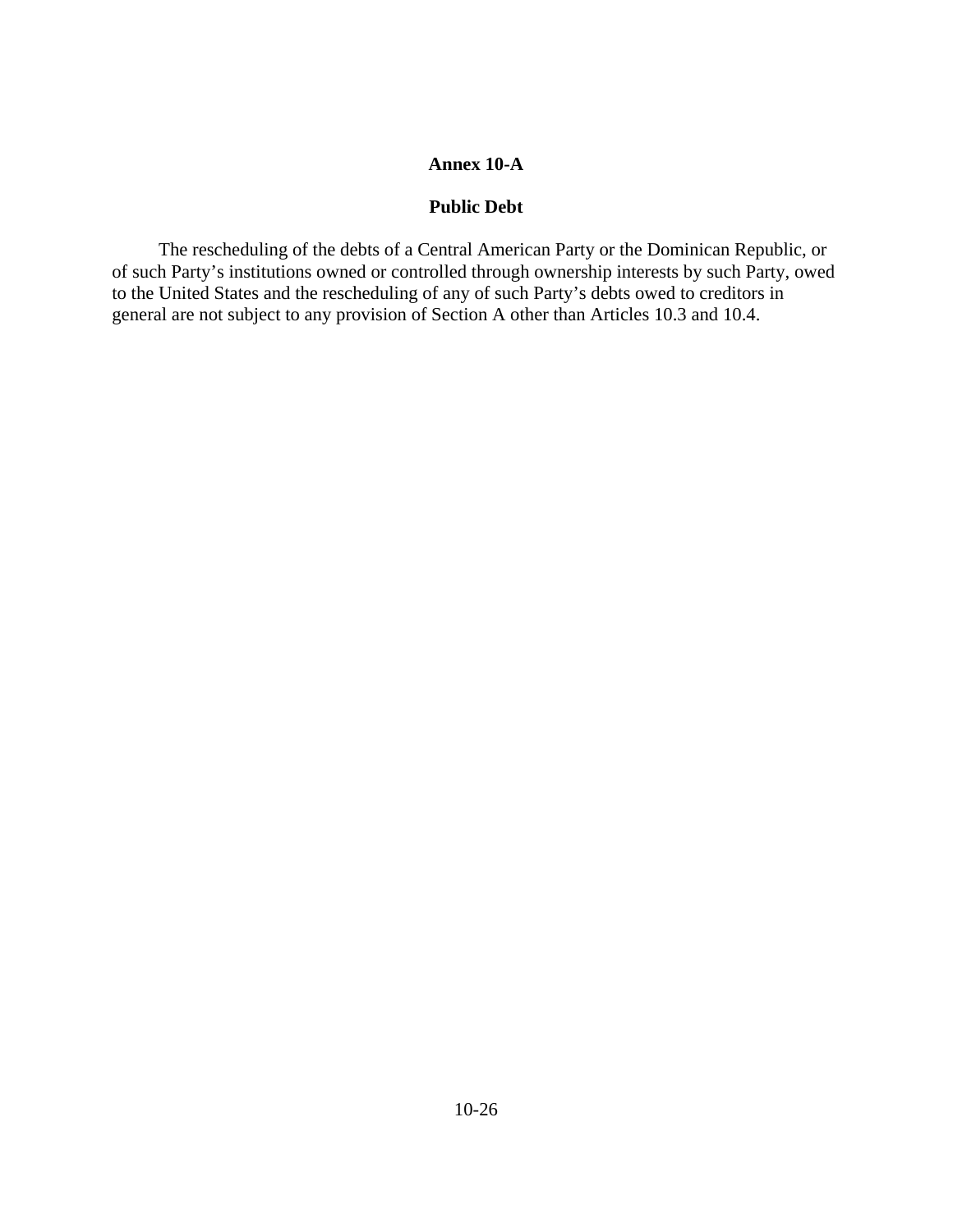#### **Annex 10-B**

#### **Customary International Law**

The Parties confirm their shared understanding that "customary international law" generally and as specifically referenced in Articles 10.5, 10.6, and Annex 10-C results from a general and consistent practice of States that they follow from a sense of legal obligation. With regard to Article 10.5, the customary international law minimum standard of treatment of aliens refers to all customary international law principles that protect the economic rights and interests of aliens.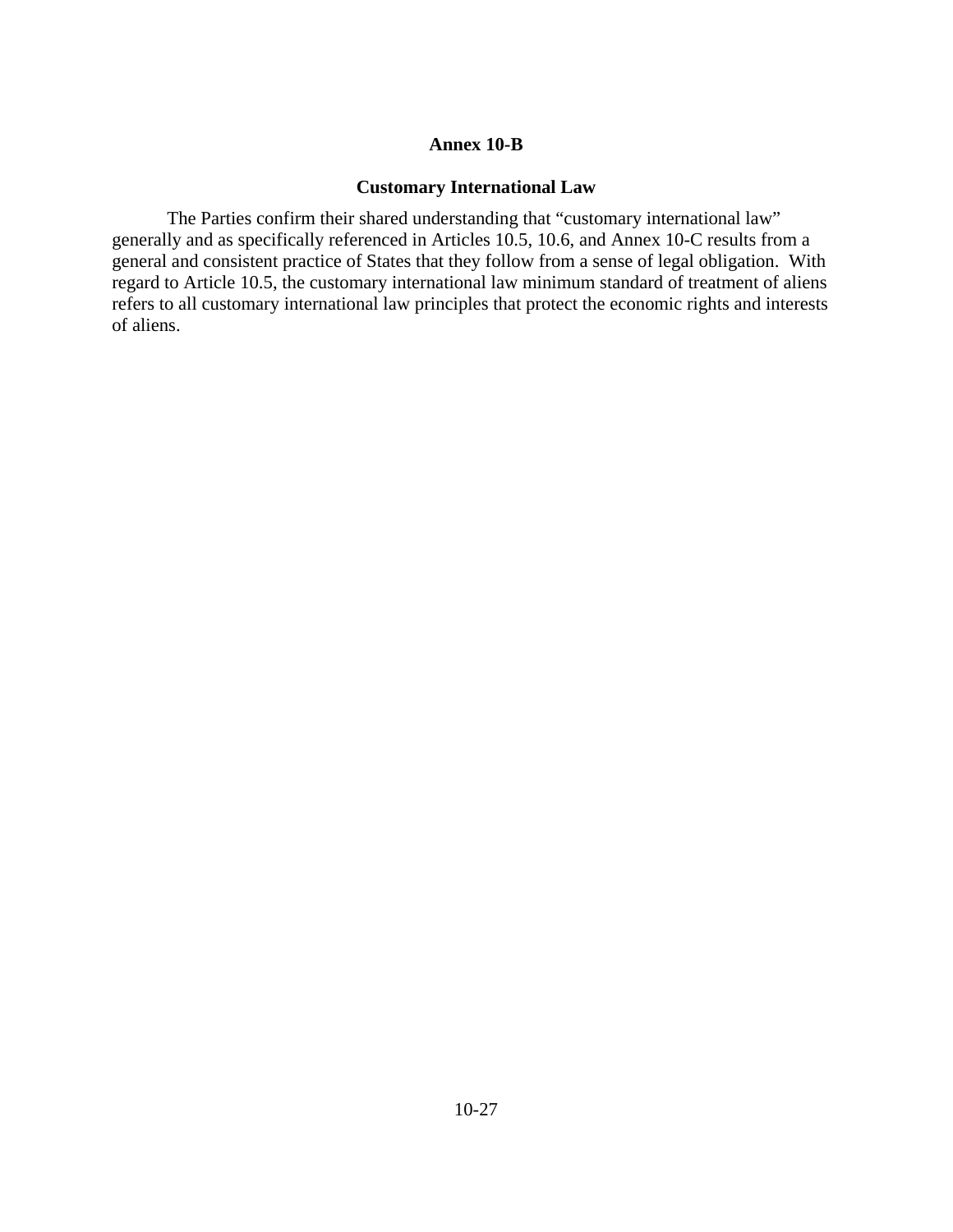# **Annex 10-C**

# **Expropriation**

The Parties confirm their shared understanding that:

1. Article 10.7.1 is intended to reflect customary international law concerning the obligation of States with respect to expropriation.

2. An action or a series of actions by a Party cannot constitute an expropriation unless it interferes with a tangible or intangible property right or property interest in an investment.

3. Article 10.7.1 addresses two situations. The first is direct expropriation, where an investment is nationalized or otherwise directly expropriated through formal transfer of title or outright seizure.

4. The second situation addressed by Article 10.7.1 is indirect expropriation, where an action or series of actions by a Party has an effect equivalent to direct expropriation without formal transfer of title or outright seizure.

- (a) The determination of whether an action or series of actions by a Party, in a specific fact situation, constitutes an indirect expropriation, requires a case-bycase, fact-based inquiry that considers, among other factors:
	- (i) the economic impact of the government action, although the fact that an action or series of actions by a Party has an adverse effect on the economic value of an investment, standing alone, does not establish that an indirect expropriation has occurred;
	- (ii) the extent to which the government action interferes with distinct, reasonable investment-backed expectations; and
	- (iii) the character of the government action.
- (b) Except in rare circumstances, nondiscriminatory regulatory actions by a Party that are designed and applied to protect legitimate public welfare objectives, such as public health, safety, and the environment, do not constitute indirect expropriations.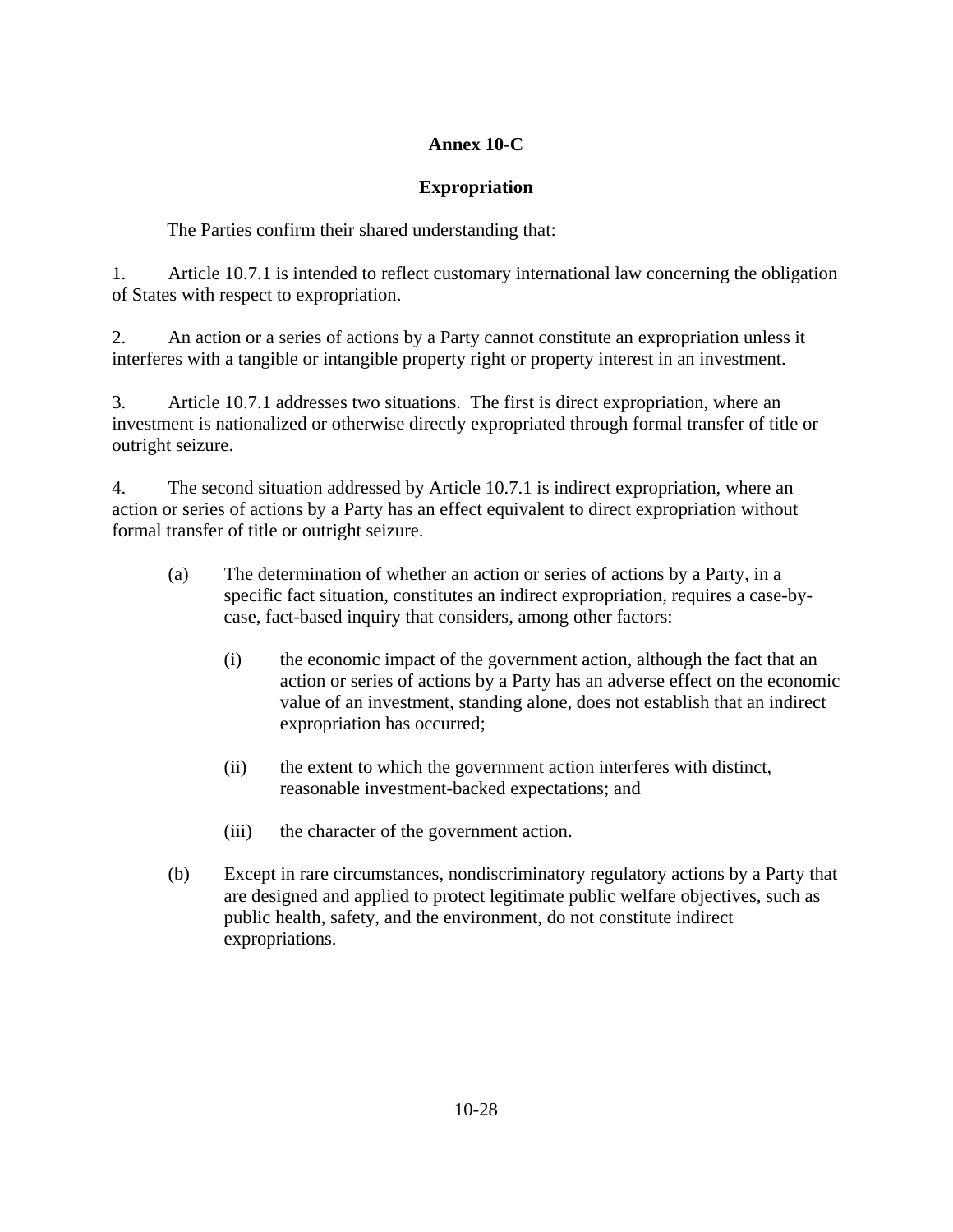## **Annex 10-D**

## **Treatment in Case of Strife**

1. No investor may submit to arbitration under Section B a claim alleging that Guatemala has breached Article 10.6.2 as a result of an armed movement or civil disturbance and that the investor or the investor's enterprise has incurred loss or damage by reason of or arising out of such movement or disturbance.

2. No investor of Guatemala may submit to arbitration under Section B a claim alleging that any other Party has breached Article 10.6.2(b).

3. The limitation set out in paragraph 1 is without prejudice to other limitations existing in Guatemala's law with respect to an investor's claim that Guatemala has breached Article 10.6.2.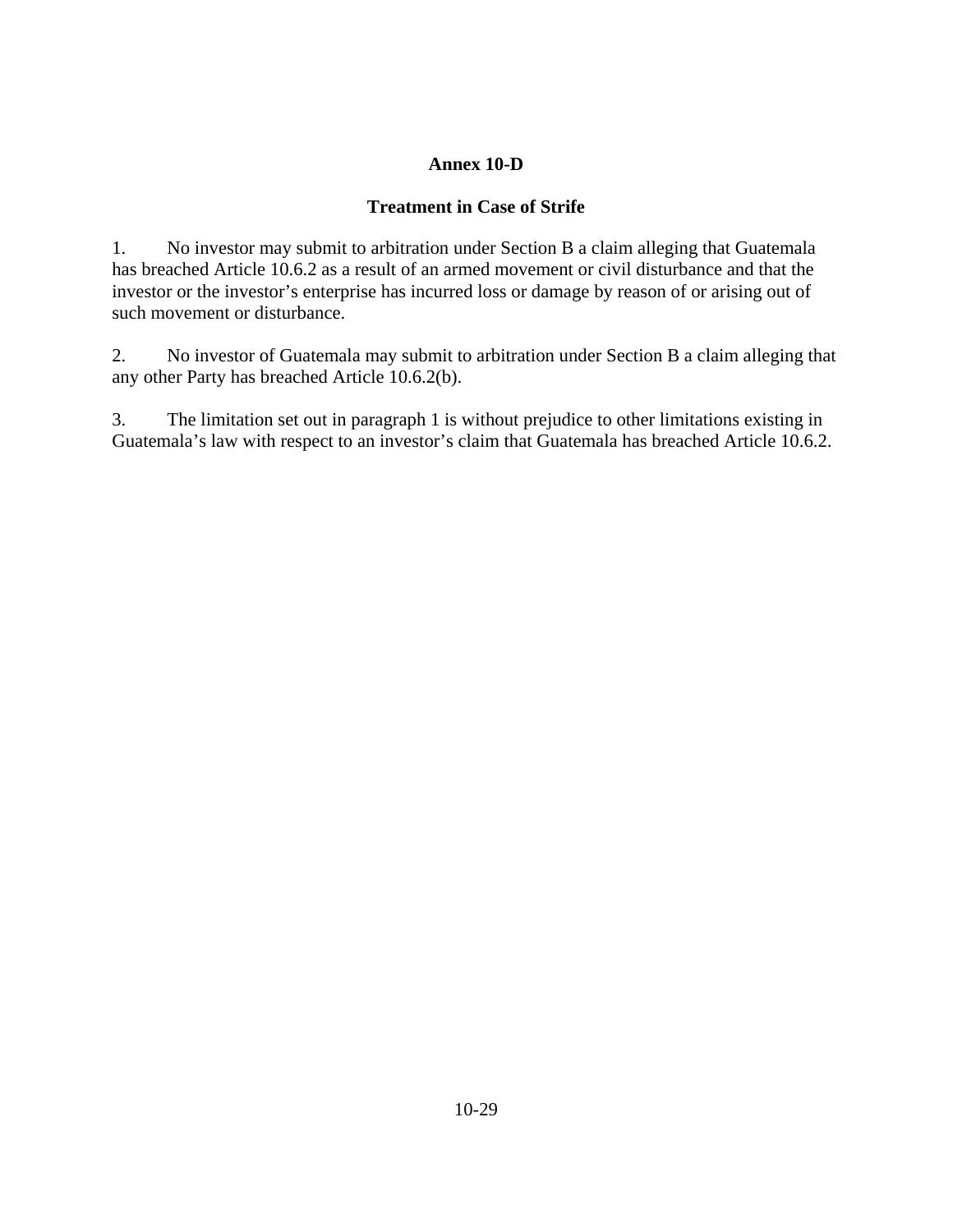# **Annex 10-E**

# **Submission of a Claim to Arbitration**

1. An investor of the United States may not submit to arbitration under Section B a claim that a Central American Party or the Dominican Republic has breached an obligation under Section A either:

- (a) on its own behalf under Article 10.16.1(a), or
- (b) on behalf of an enterprise of a Central American Party or the Dominican Republic that is a juridical person that the investor owns or controls directly or indirectly under Article 10.16.1(b),

if the investor or the enterprise, respectively, has alleged that breach of an obligation under Section A in proceedings before a court or administrative tribunal of a Central American Party or the Dominican Republic.

2. For greater certainty, if an investor of the United States elects to submit a claim of the type described in paragraph 1 to a court or administrative tribunal of a Central American Party or the Dominican Republic, that election shall be definitive, and the investor may not thereafter submit the claim to arbitration under Section B.

3. Notwithstanding Article 10.18, an investor of the United States may not submit to arbitration under Section B a claim relating to an investment in sovereign debt instruments with a maturity of less than one year unless one year has elapsed from the date of the events giving rise to the claim.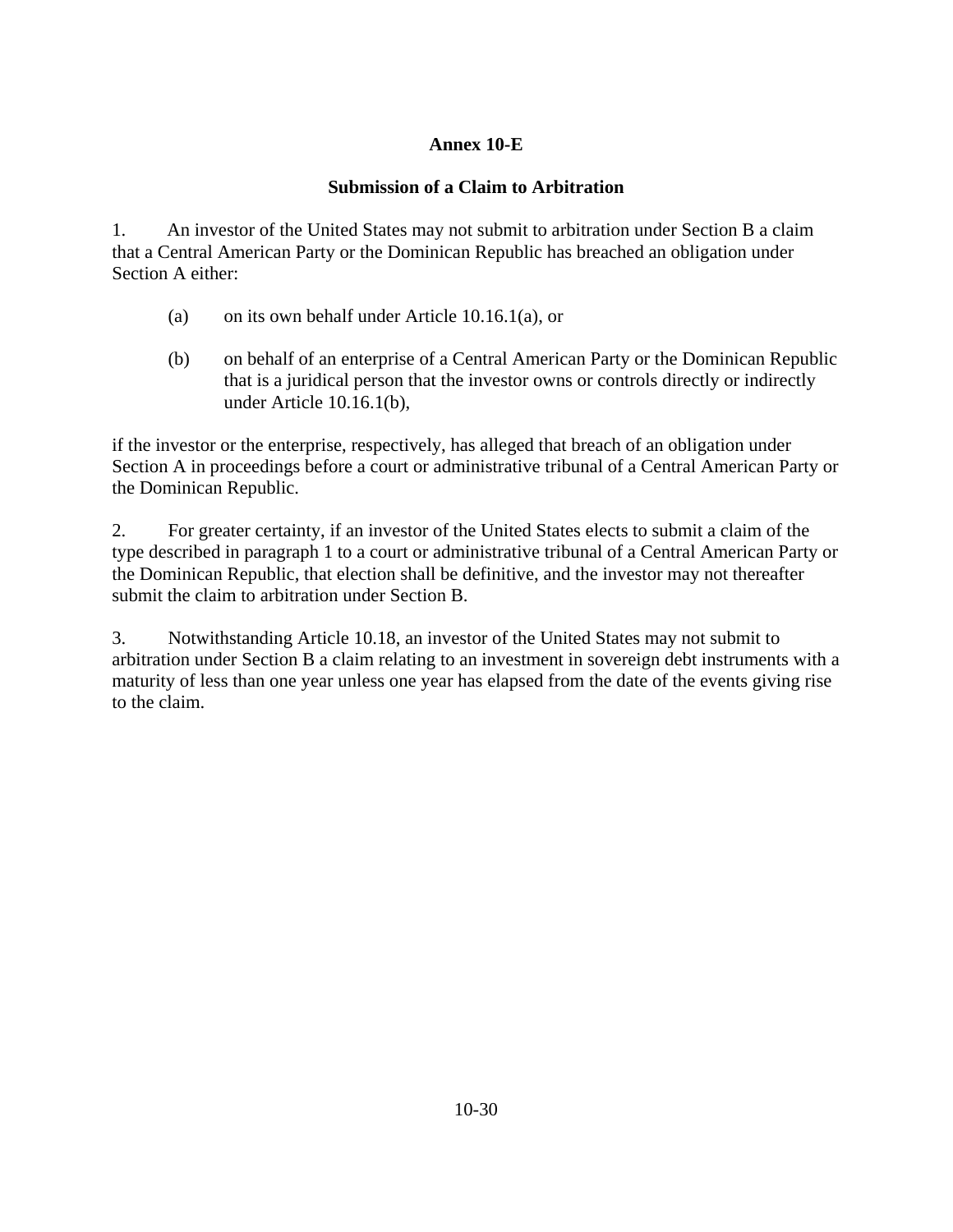# **Annex 10-F**

## **Appellate Body or Similar Mechanism**

1. Within three months of the date of entry into force of this Agreement, the Commission shall establish a Negotiating Group to develop an appellate body or similar mechanism to review awards rendered by tribunals under this Chapter. Such appellate body or similar mechanism shall be designed to provide coherence to the interpretation of investment provisions in the Agreement. The Commission shall direct the Negotiating Group to take into account the following issues, among others:

- (a) the nature and composition of an appellate body or similar mechanism;
- (b) the applicable scope and standard of review;
- (c) transparency of proceedings of an appellate body or similar mechanism;
- (d) the effect of decisions by an appellate body or similar mechanism;
- (e) the relationship of review by an appellate body or similar mechanism to the arbitral rules that may be selected under Articles 10.16 and 10.25; and
- (f) the relationship of review by an appellate body or similar mechanism to existing domestic laws and international law on the enforcement of arbitral awards.

2. The Commission shall direct the Negotiating Group to provide to the Commission, within one year of establishment of the Negotiating Group, a draft amendment to the Agreement that establishes an appellate body or similar mechanism. On approval of the draft amendment by the Parties, in accordance with Article 22.2 (Amendments), the Agreement shall be so amended.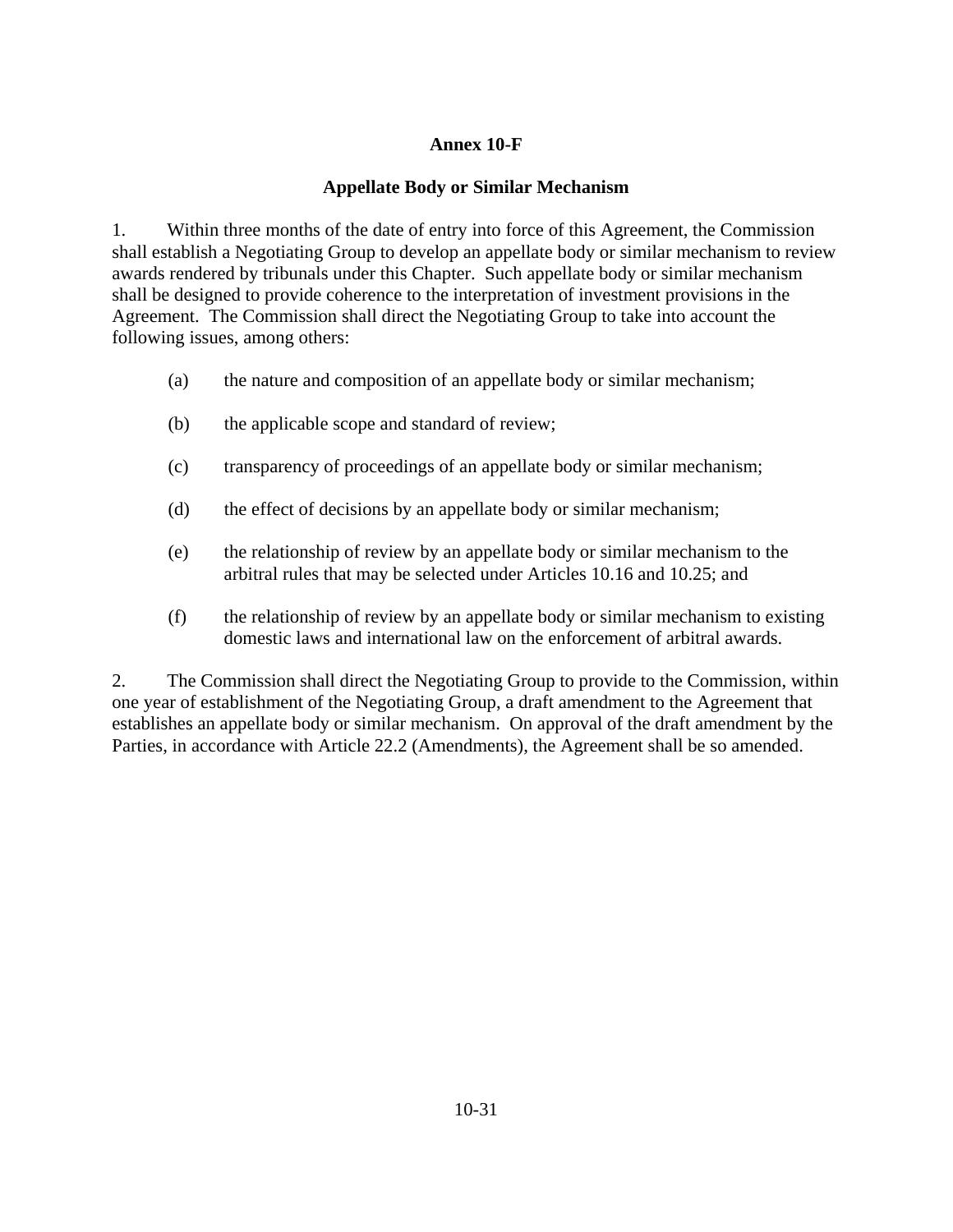#### **Annex 10-G**

#### **Service of Documents on a Party Under Section B**

#### **Costa Rica**

Notices and other documents in disputes under Section B shall be served on Costa Rica by delivery to:

> Dirección de Aplicación de Acuerdos Comerciales Internacionales Ministerio de Comercio Exterior San José, Costa Rica

#### **The Dominican Republic**

Notices and other documents in disputes under Section B shall be served on the Dominican Republic by delivery to:

Dirección de Comercio Exterior y Administración de Tratados Comerciales Internacionales Secretaría de Estado de Industria y Comercio Santo Domingo, República Dominicana

#### **El Salvador**

Notices and other documents in disputes under Section B shall be served on El Salvador by delivery to:

> Dirección de Administración de Tratados Comerciales Ministerio de Economía Alameda Juan Pablo II y Calle Guadalupe Edificio C1-C2, Plan Maestro Centro de Gobierno San Salvador, El Salvador

#### **Guatemala**

Notices and other documents in disputes under Section B shall be served on Guatemala by delivery to: